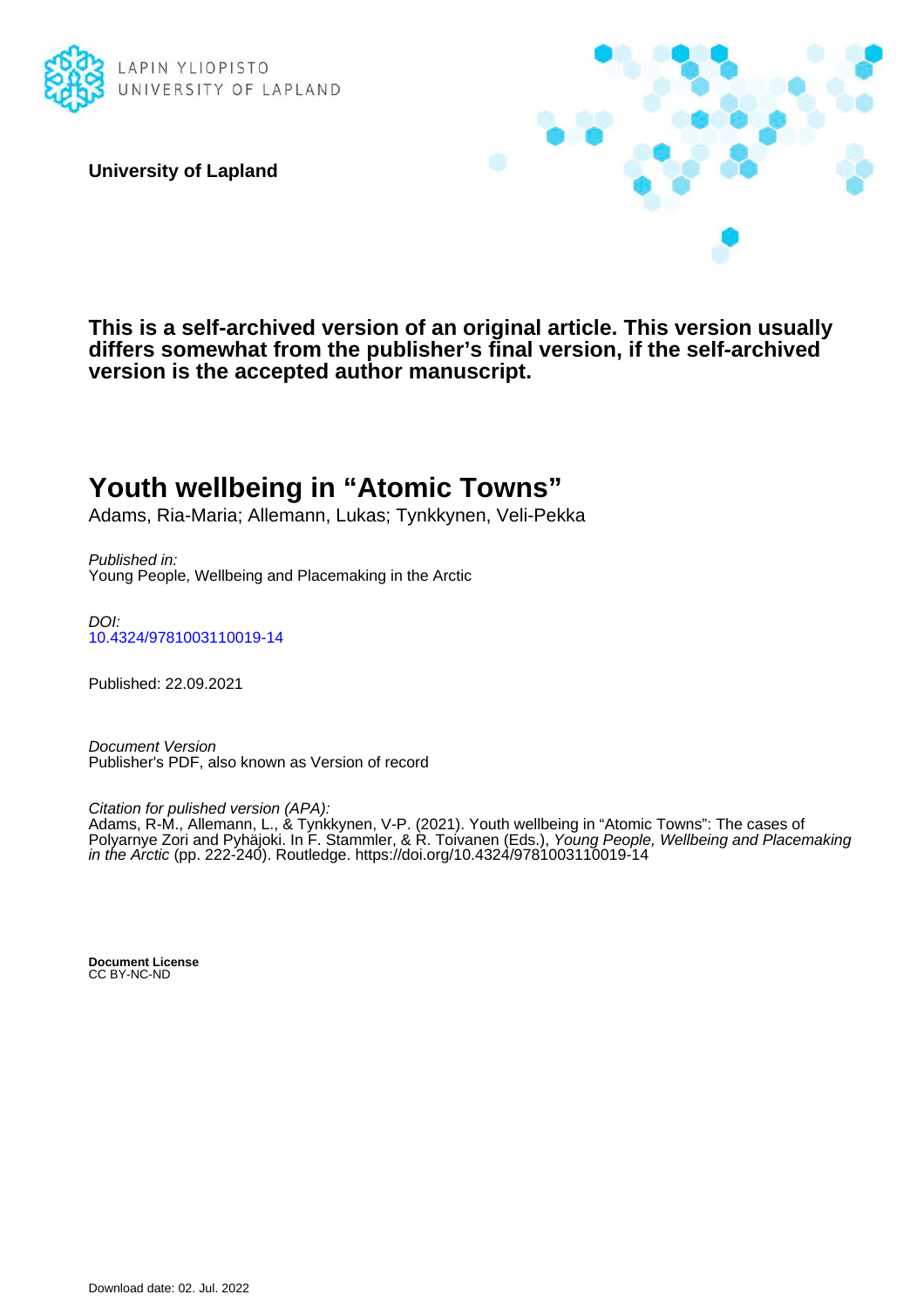## **10 Youth wellbeing in "Atomic Towns"**

The cases of Polyarnye Zori and Pyhäjoki

*Ria-Maria Adams, Lukas Allemann and Veli-Pekka Tynkkynen*

## **Introduction**

In this chapter we present and analyse two case studies of how young people living in the "atomic towns" of Pyhäjoki (Finland) and Polyarnye Zori (Russia) perceive wellbeing. We look at the two cases through the lens of ethnographic methods and policy analysis to provide insights into how local youth are connected to the energy companies operating nuclear power plants in their hometowns. The two sites differ greatly in their socio-economic, cultural and political setting, as well as in the development stage of the respective power plants. Despite obvious differences, we have found striking similarities in young people's perceptions of what the "good life" means to them in these prospective/current nuclear towns.

Pyhäjoki and Polyarnye Zori may seem like an unusual pair for comparison, ostensibly sharing little beyond the fact that the former is, and the latter will likely become, dominated by the nuclear power industry. The common yet different connection of these towns to Rosatom offers insights into the relations between the local youth and a major industrial player in places that lack economic diversity. In Polyarnye Zori, Rosatom is a pervasive actor: it produces electricity—its core product—provides municipal housing maintenance and transportation and sees to the catering at large events. This kind of "town-forming company" (*gradoobrazuiushchee predpriiatie*) is a common phenomenon in Russian single-industry towns (see also other chapters in this volume: Bolotova; Ivanova et al.; Simakova et al.). At present, the power company in Pyhäjoki does not have a comparably dominant role, but the community is on track to become an "atomic town" as well. In reviewing and analysing our data from these contrasting feld sites, we bring to light the similarities as well as the differences in the factors young people regard as important to their personal wellbeing.

We start by providing insights into our two feld sites. Next, we outline our methods and embed our case studies in the relevant policy settings, these being energy politics and geopolitics. Then we compare and describe the studies, which are informed by and grounded in anthropological theories of wellbeing. In our analysis, we contribute to the understudied area of comparing towns reliant on the nuclear energy industry in disparate cultural and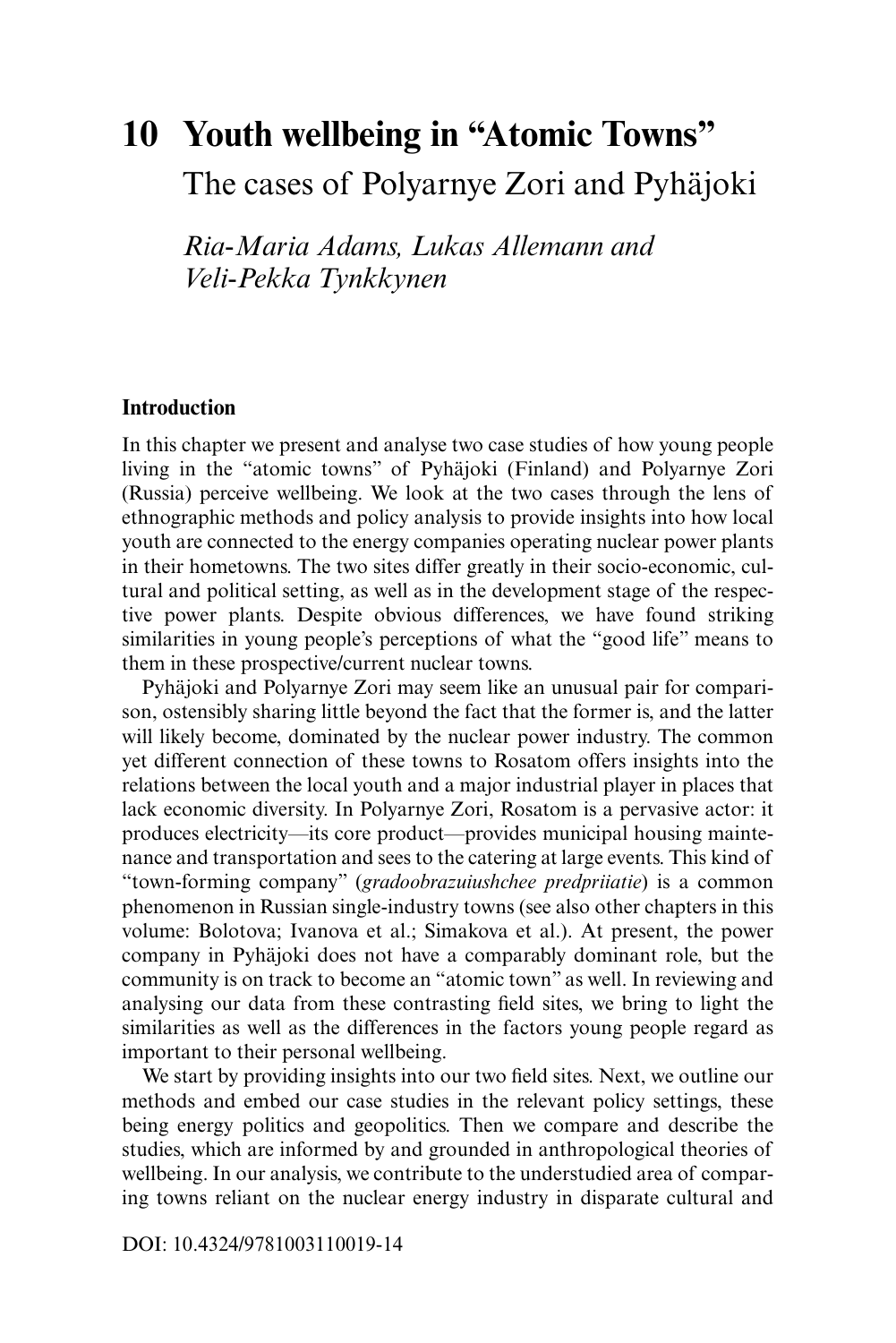policy settings in the Arctic. Petrov et al. (2017, p. 56) urge that research efforts should increasingly focus on

understudied issue areas with global-national-regional-local linkages, in order to better understand outlooks and pathways for Arctic sustainable development as well as the Arctic's role in global processes and sustainable development challenges.

Finally, we discuss how the policy analysis and the ethnographic fndings can help to understand young people's decisions about their future in the two regions studied.

## **Polyarnye Zori and Pyhäjoki: two contrasting feld sites?**

Pyhäjoki is a municipality located in North Ostrobothnia, some one hundred kilometres south of Oulu, the most populous city in northern Finland. Pyhäjoki, the central town in the municipality, is currently entering a new stage of development: the nuclear power plant will be built in an existing community and the population is expected to grow in the upcoming years as the power plant project progresses. The town has 3,146 inhabitants at the time of writing, with this population currently declining at a rate of 1.3 per cent annually (Statistics Finland 2019). The unemployment rate in 2019 was 10.1 per cent, which was slightly lower than Finland's general average of 11.3 per cent (Statistics Finland 2019). The municipal council of Pyhäjoki has developed an operational plan for creating new employment and business opportunities by promoting the area to newcomers and existing businesses alike (Pyhäjoki Municipality 2020). Despite ongoing construction work at the power plant site, the municipality has not succeeded in growing the number of inhabitants. In fact, in the year 2019, the number of inhabitants decreased by 2.2 per cent due to outmigration (Statistics Finland 2019). The planning of Fennovoima's "Hanhikivi 1" project started back in 2007 and Fennovoima continues to wait for the fnal permits to build the nuclear power plant by Rosatom. Various factors, either within or outside the company, have slowed the progress of the construction work, these mainly relating to building permits and meeting the safety requirements of the Finnish Radiation and Nuclear Safety Authority (Fennovoima 2020).

Polyarnye Zori is a town in Murmansk Region, North-West Russia, about two hundred kilometres south of Murmansk, the largest city in the world above the Arctic Circle. According to the most recent census, Polyarnye Zori had a population of 14,389 (Rosstat 2019). With a population decline of 6.3 per cent over the past decade (Rosstat 2009; Rosstat 2019), the outmigration rate has been lower than in most other towns of Murmansk Region. The current rate of registered unemployment is also low at 3.2 per cent (PZ City 2020). The single most important employment sector in the town is the nuclear power plant (owned by Rosenergoatom (Rosatom's civilian subsidiary)) and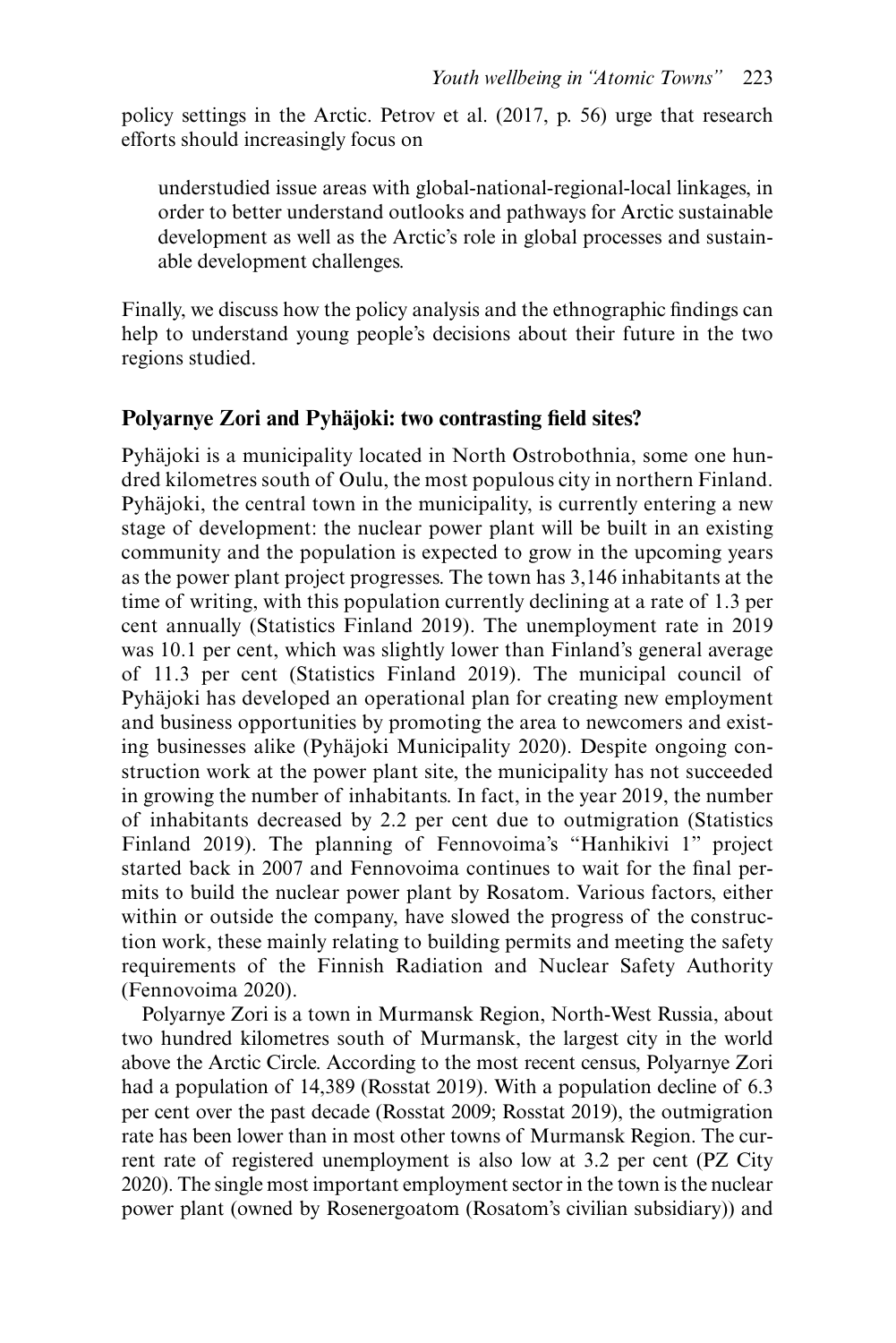its subcontractors. The main subcontractor for maintenance is Kolatomenergoremont (owned by Rosenergoatom), but there are also private subcontractors. The town was built in the early 1970s, at the same time as the power plant, meaning that the creation of the town was tied to the creation of the power plant. This dependence is still pervasive but since the end of the Soviet Union private small- and medium-scale entrepreneurship have formed a secondary socio-economic pillar, as in any other Russian single-industry town. Rosatom's structures dominate not only large parts of the residents' professional lives but also much of their leisure time. To cite but a few instances of Rosatom's omnipresence, the town park, the stadium and the sports centre are sponsored by the company; apartment block maintenance is provided by one of its subsidiaries; and the town's favourite *pirozhki* (stuffed buns) come from the power plant's bakery.

For the people of Pyhäjoki, the coming of the power plant entails multiple ramifcations, one being the hope that the resulting growth in population will add a variety of services. The municipality, as Strauss-Mazzullo (2020, p. 38) notes, has become a place on the map beyond the national borders of Finland. Polyarnye Zori has gone through the anticipated stages of development a long time ago and is now in the phase where the effects of a running power plant are visible in daily life. The area of North Ostrobothnia is known for having many adherents of the Lutheran religious movement known as Conservative Laestadianism (*vanhoillislestadiolaisuus*); members are particularly known for their active engagement in entrepreneurship, especially in the construction industry (Linjakumpu 2018). This might be part of the reason why the municipality voiced a strong interest in obtaining the nuclear megaproject and thus ensuring prospective employment and continuous revenue for the community members (Linjakumpu 2018; Strauss-Mazzullo 2020, p. 28). While this article does not deal with the effects of religious movements, it is important to mention this specifc characteristic since it infuences employment in the area and helps to understand why such a megaproject is being constructed in this particular place.

If one visits Pyhäjoki, Fennovoima (and thus indirectly Rosatom) is visible as a single, small, inconspicuous office in the centre of the municipality; Rosatom's visual presence in Polyarnye Zori is ubiquitous. This visibility in Polyarnye Zori has its historical roots in the practice of establishing singleindustrial towns, one dating from the Soviet policies of economic specialization. With the nuclear power plant traditionally being essentially the only industrial employer in the atomic towns, city and regional governments have imposed extensive economic and social responsibilities on the operators (cf. Collier 2011).

By describing these two contrasting feld sites, and by embedding policy analysis in our study, we demonstrate the structural differences between the communities in size, stage of company development, and political and cultural context. These distinctions are important in order to understand the outcome of our comparative ethnographic analysis of the local youth's perceptions, wishes and aspirations in both locations.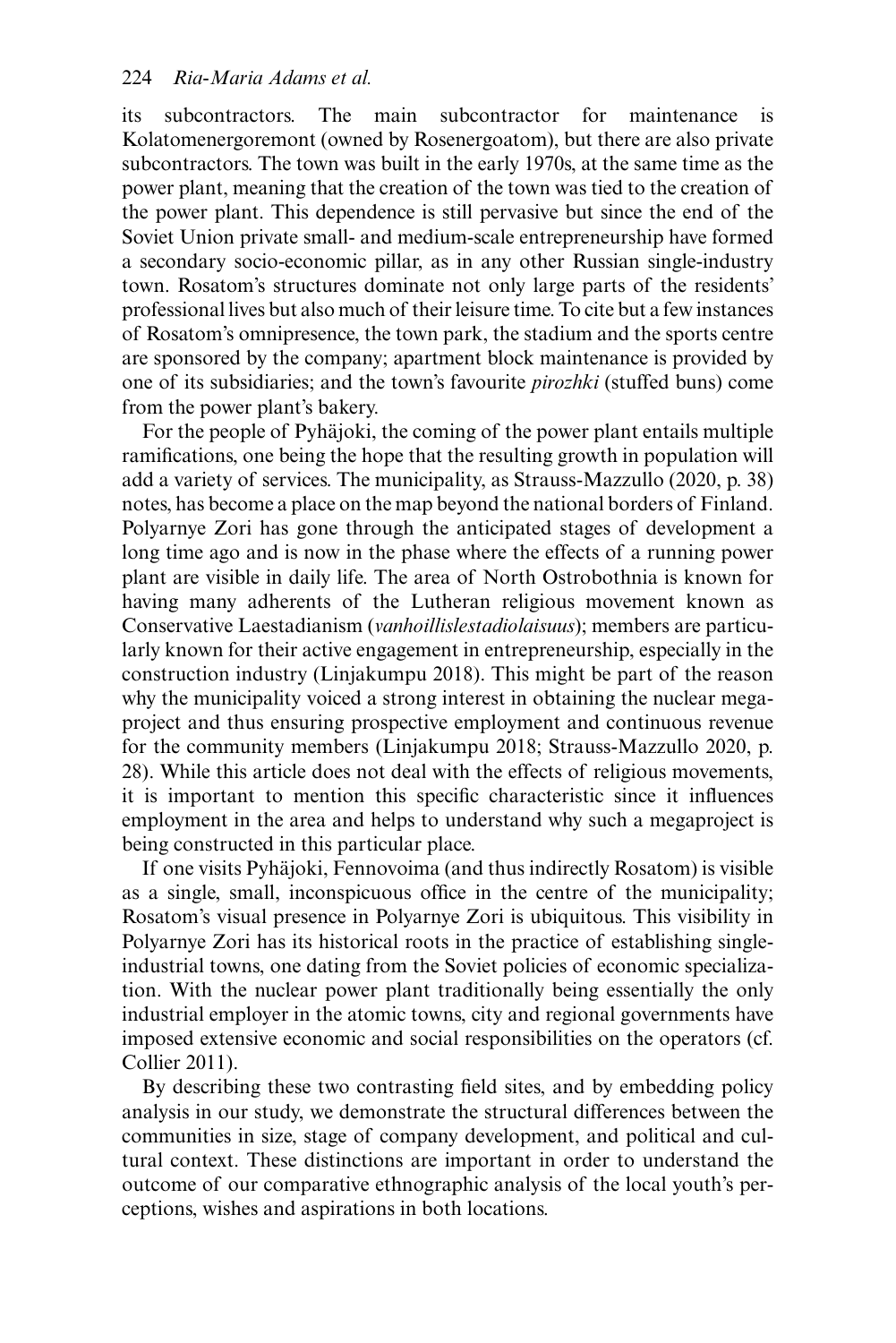## **Methodological considerations and research ethics**

Although doing research in two strongly differing towns, we have used the same qualitative methods to gain insights. Anthropological feldwork lies at the core of our methodological approach, which featured open-ended individual interviews, focus group interviews and media analysis (Clark 2011; Silverman 2013, 2014; Olivier de Sardan 2015). The holistic approach of anthropology is valuable as it takes all different aspects of human living into account and considers both actions and verbal accounts equally (Eriksen 2010; Crate 2011). In the context of our research, we sought to listen to young people and to let their views be heard.

Participatory approaches to youth research are often described in "all or nothing" terms, meaning that young people participate either as active researchers or as passive research objects (Heath and Walker 2011, p. 8). In our research we aimed at fnding a middle ground where we actively engaged in youth activities. Through several feldwork visits by Adams (Pyhäjoki) and Allemann (Polyarnye Zori) between August 2018 and August 2020, we engaged with young people in a way which did not render them passive research objects but rather invited their insights on various topics of their hometowns. While doing research among young people, we tried to be sensible about the issue of the unequal power relations between us as researchers and the youth as the focus of our work. Young research participants may lack the resources, social networks and knowledge of those conducting the research and thus be in a potentially vulnerable position (Cieslik 2003, p. 2). We were aware that we were dealing with sensitive topics, and throughout the research process we were open with our informants about how we would process and store the data. The identities of the young people sharing their life stories, ideas and thoughts with us were anonymized in order to protect them from any possible exposure. At the same time, our analysis enables us to exemplify how young people are connected to their nuclear towns, how they perceive the industries in their hometowns, what wishes and aspirations they have and what opportunities they see in their future.

We were guided by the conviction that the task of fnding out about what hedonic wellbeing means for young people could only be fulflled successfully by working *with* them. In such co-productive research, we see the interviewee as on a par with the scholar (cf. Denzin 2009, pp. 277–305; Allemann and Dudeck 2019). Our interlocutors are not just sources of raw data that we tap into and then interpret. Rather, it is primarily the interlocutors who actively refect on their own lives while talking to us (Bornat 2010). Our task as researchers is to connect these refections with each other and with our feld observations on political and corporate actors. Thus, we see the interviews not as factual data but as *frst-stage* interpretations, on which we build our *second-stage* scholarly interpretations and recommendations.

The Finnish Youth Act (Ministry of Education of Finland, 2017) defnes persons up to the age of 29 years as youths, while in Russia at the time of the research the age range was between 14 and 30 years (Government of the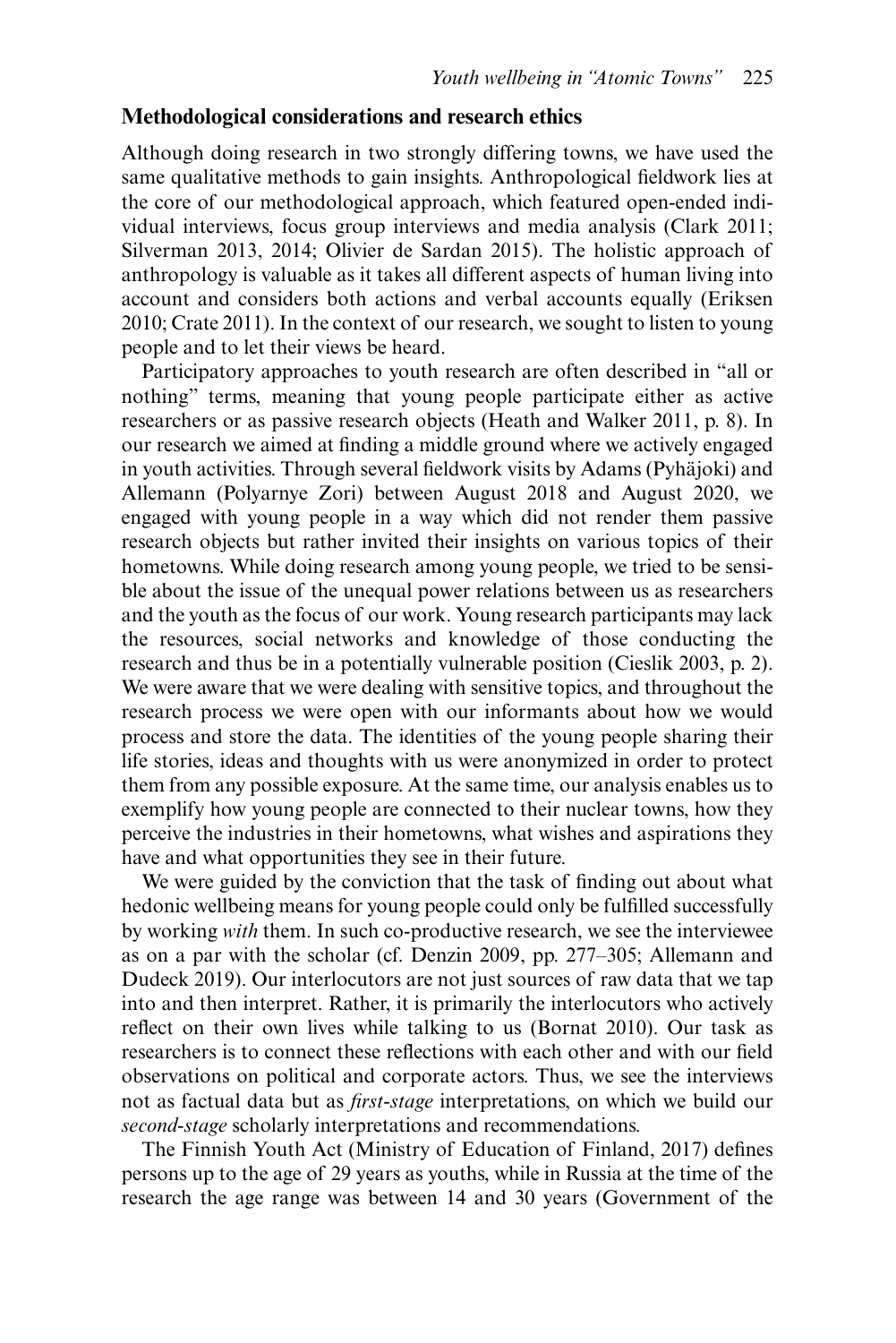Russian Federation 2014, see discussion of the age-range in Ivanova et al., this volume). The selection of research participants was guided by these respective defnitions.

Young people's experiences can offer exceptional insights into the operation and the character of institutions. Roberts (2003) argues that changes in and links and mismatches between institutions become apparent through youth research by giving voice to young people's experiences, which then lays a basis for broader academic debates (Roberts 2003, p. 15). Our research results suggest that young people's views on how a "good life" is constructed in a nuclear town is marginally connected to the industry itself but relies on other considerations, such as educational opportunities, getting work in one's own specialization, having places to "hang out", having access to a functioning infrastructure, being connected to services (such as leisure activities and health services), being connected to nature, having a feeling of safety and being close to social networks of family and friends.

## **Geopolitics, the nuclear sector and corporate social responsibility**

Both Russia and Finland are nuclear power-friendly states in that nuclear power plays a central role in national energy policies: in Russia 18 per cent, and in Finland 25 per cent of electricity is produced by nuclear power plants (International Energy Agency 2018). Moreover, people's attitude toward nuclear energy is relatively positive (Wang and Kim 2018). What is more, the nuclear sector is also a central element in Finnish-Russian trade relations and foreign policy. In Finland, nearly half of all energy consumed is of Russian origin, two-thirds of all energy imported comes from Russia, and nearly all of Finland's fossil (around 80 per cent) and nuclear (varies from year to year between 40 to 70 per cent) fuel comes from Russia (Statistics Finland 2017). Thus, when it comes to energy, the relationship between Finland and Russia is tight, yet at the same time very asymmetric: Finland accounts for a small percentage of Russia's energy exports while energy imported from Russia makes up a large share of total energy imports in Finland. The dependency of Finland's energy sector on Russian hydrocarbons, as well as on its nuclear power technology and nuclear fuel exports, gives Russia political leverage vis-à-vis Finland. The fear of losing the economic benefts gained from consuming, refning and further selling energy of Russian origin have an impact on Finland's policy considerations (Tynkkynen 2016; Jääskeläinen et al. 2018). Thus, the Pyhäjoki project between the Russian state-owned nuclear corporation Rosatom and the Finnish private enterprise Fennovoima includes a foreign policy dimension, not least as the project is symbolically and economically important for Russia. On balance, the social programmes promoted as part of nuclear projects should be understood as intertwined with other (energy and foreign) policy issues.

The main institutional actor in this context is Rosatom, Russia's state-owned corporation which controls the civilian and military use of nuclear energy in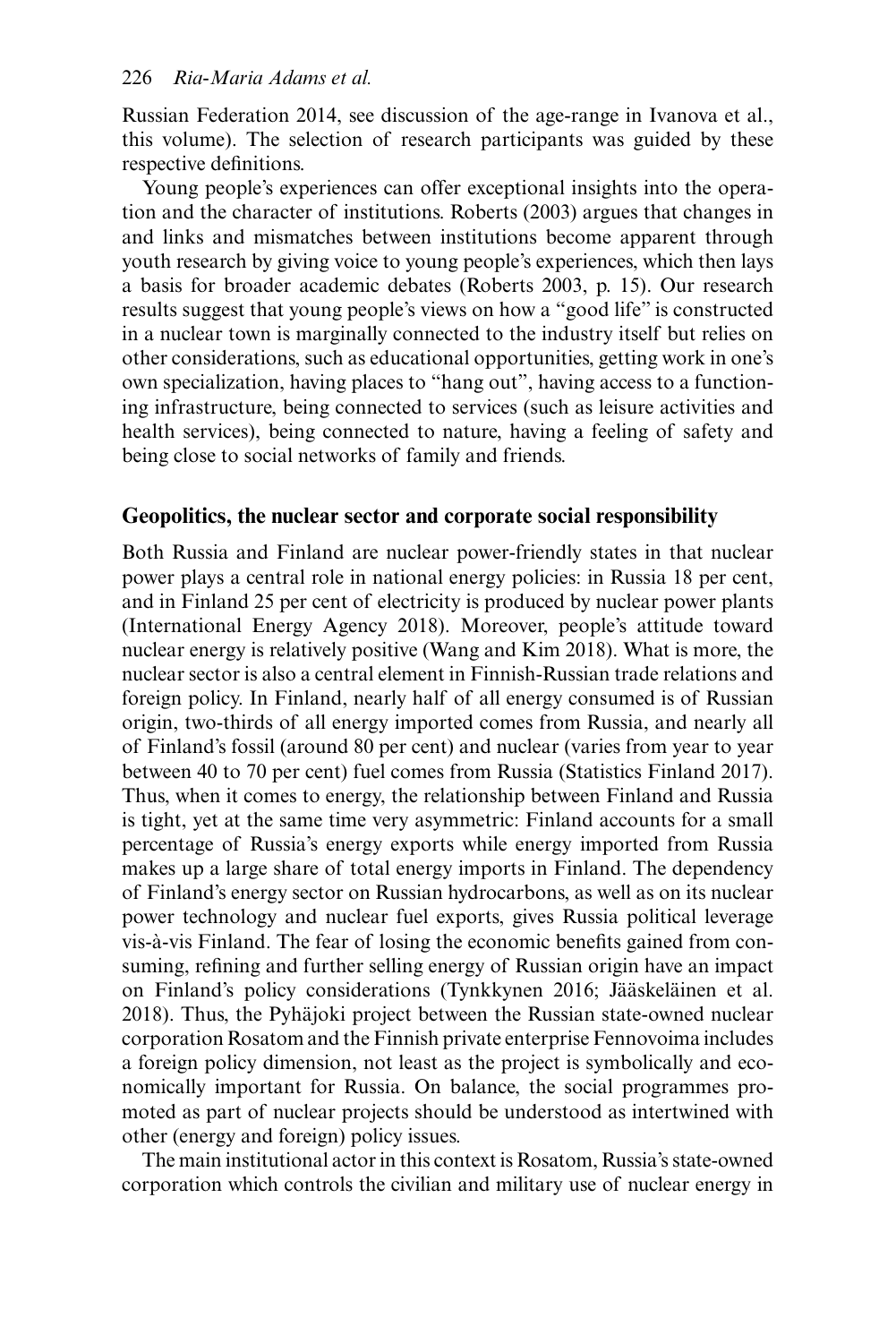both the internal and the export markets. Rosatom's position is unique, as the company does not have to produce a proft. Accordingly, it is better positioned to promote a wide range of policy objectives set by the state both domestically and internationally. In Russia, nuclear power is prioritized in relation to other energy sectors, and internationally Rosatom has the possibility to increase Russian infuence through very attractive deals for constructing nuclear power plants and supplying uranium (Tynkkynen 2016). In the Finnish context, the role of Rosatom is exceptional, as the company will be the exclusive provider of uranium fuel to the Pyhäjoki plant for the frst ten years. As long as the project progresses smoothly, the Pyhäjoki power plant, as cooperation in the area of nuclear power, officially stands to make a key contribution to enhancing good relations between Finland and Russia (Ministry of Foreign Affairs of Finland 2016; Putin and Niinistö 2017). If problems should occur during the project, they will refect badly on relations between the countries.

How does this wider political context then affect social policies and the youth in atomic towns? The political context has very much to do with the corporate social responsibility (CSR) practices of Rosatom in Russia, and especially in Finland. CSR is a soft-power tool used by state actors, in addition to all other means, to further their objectives. Rosatom's CSR in Finland is important precisely for geopolitical and geo-economic reasons, and the community's youth are an important target of CSR efforts.

CSR is the instrument by which companies approach the issue of wellbeing. Following a global trend, but also replicating many practices from the Soviet era, CSR is an integral part of social policy among Russian energy giants like Rosatom (comp. Saxinger et al. 2016; Wilson and Istomin 2019). Rosatom promotes social policy under the heading of sustainability. CSR is implemented based on general objectives of the corporation addressing traditional social and work-related issues of the workers, but also promoting the wellbeing of workers' families and, in particular, their children. The youth are explicitly chosen as a focus group within Rosatom's CSR. Work on sustainability is operationalized through two special programmes "Rosatom School" and "Rosatom's Territory of Culture", which promote school children's skills in the natural sciences and nuclear physics, in particular, but also offer youth possibilities to engage in and enjoy music, arts and sports (Rosatom 2020a).

The role of Finland and Fennovoima's nuclear power plant as an important reference for Rosatom is also visible in the company's CSR activities. The webpage of Rosatom (2020b) bills the success of "Rosatom School" in the following terms:

Since 2016, about 1,000 kids from 25 countries have taken part in nine International Smart Holidays with the "ROSATOM School" in Russia, Indonesia, Bulgaria, Hungary, Finland, Thailand and Turkey. […] For example, in 2017–2018 schoolchildren from Russia and Finland implemented the international project "Educational Tourism". In this project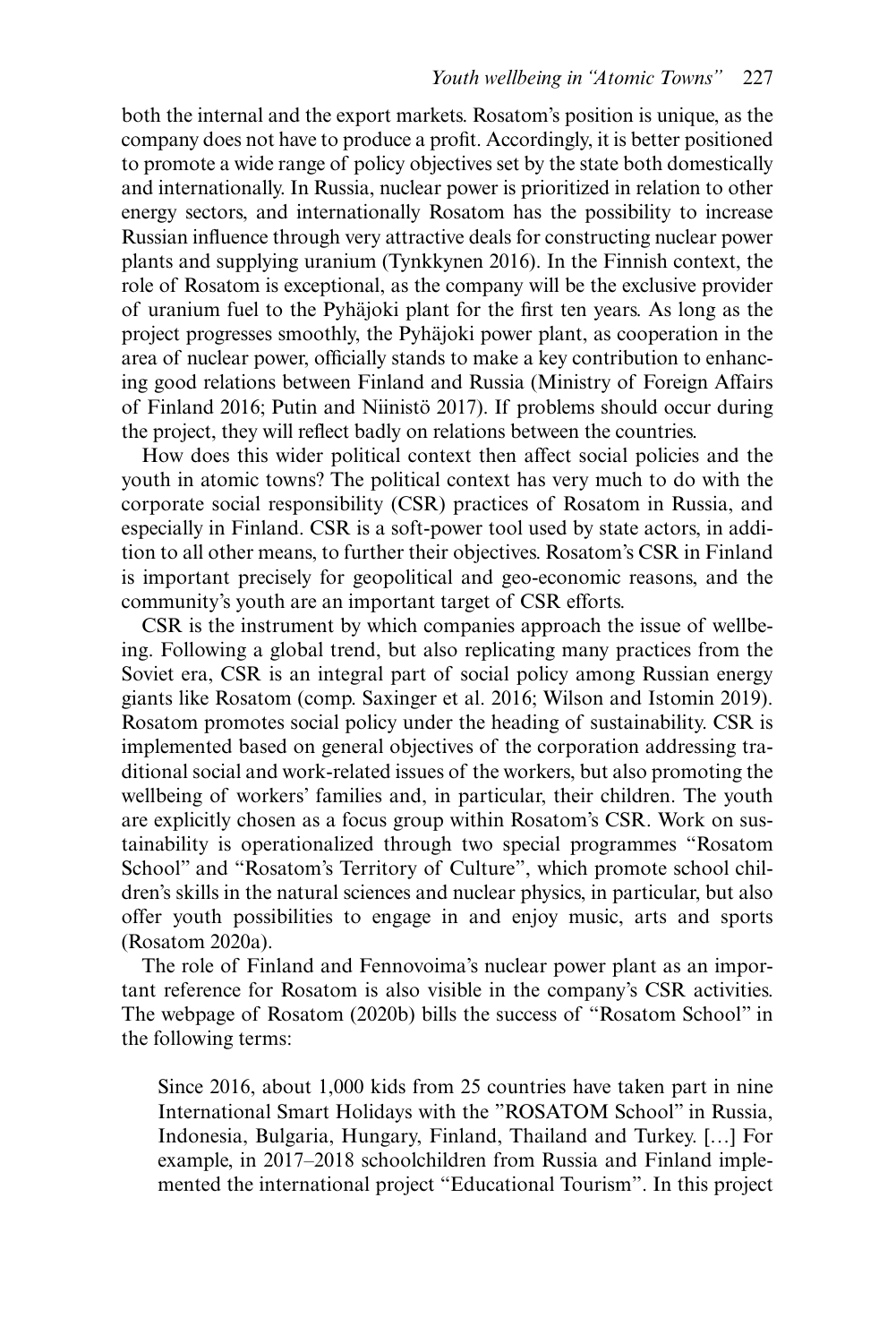10 schoolchildren from Sarov visited Pyhäjoki and schoolchildren from Pyhäjoki visited Sarov.

Providing amenities under the heading of CSR by a powerful industrial actor may enhance the wellbeing (basic needs) of people in general and the youth in particular. However, at the same time CSR consolidates the company's political and economic power, potentially diminishing people's choices as to how to live a good life (extended and broader needs). Especially in a singleindustry town there is a risk that decisions on which youth activities to develop or sponsor are guided by the dominating company's own interests. In a small town, this both broadens and limits people's choices: on the one hand, a powerful sponsor may make it possible to provide the youth opportunities that would otherwise be impossible, such as the sports school in Polyarnye Zori, which offers a wide variety of different sports. On the other hand, activities that do not coincide with the larger sphere of interests of the dominant sponsor may be dismissed despite a demand from the youth. In Polyarnye Zori, where the Rosatom company is already an established player, this is refected in an ambivalent attitude towards the opportunities that the company offers (Allemann and Dudeck 2019).

## **Youth wellbeing: Eudaimonic and hedonic perceptions**

What does "a good life" mean for young people living in very different countries and circumstances and what are their visions of wellbeing? Fischer (2014) and numerous other theorists on wellbeing (see discussion in Stammler and Toivanen, this volume) argue that wellbeing, across cultures, cannot be reduced to material conditions alone, which is in line with our fndings in Pyhäjoki and Polyarnye Zori. Perceptions of wellbeing from the young people's point of view in the two atomic towns entail more than having access to work or a stable income. Young people long for functioning social networks, mobility and a choice of educational opportunities.

Lambek (2008) addresses the importance of wellbeing in human sciences, while simultaneously acknowledging that it is a 'problematic' topic in terms of "measuring or bringing about other people's wellbeing" (Lambek 2008, p. 115). He argues that "measuring from the outside someone else's quality of life" (p. 116) might seem inconceivable, whereas through their ethnographic research anthropologists can acquire more perspectives "from inside" and thus make valuable contributions to theorizing wellbeing, as the introduction to this volume shows (Stammler and Toivanen, this volume). Moreover, Lambek points out that ethnography must suffice as the basis for more general claims concerning an anthropological perspective on wellbeing by elaborating how wellbeing is constituted:

Well-being does not occur in the abstract. As human life is culturally constituted, so well-being only makes sense with respect to the contours of a particular way of life; particular structures of persons, relations,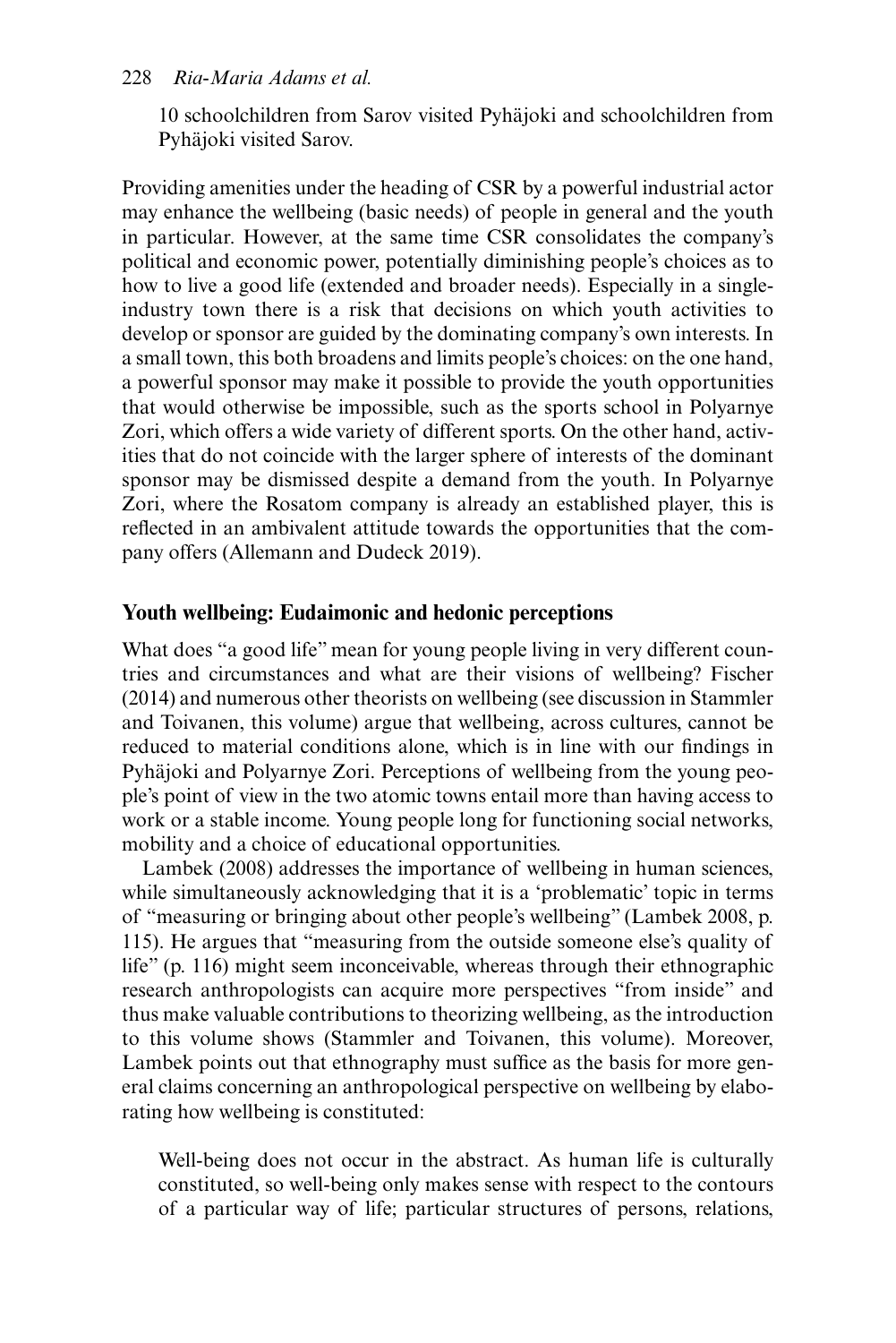feeling, place, cosmos, work and leisure. Another way of saying this is that quality of life cannot be simply open freedom of choice. Well-being must include guides and orientations in the making of choice or the exercise of judgement, ones that affrm people's intuitions.

(Lambek 2008, p. 125)

Our analysis shows that wellbeing has different meanings for young people. While some proportion of the youth perceived their hometown as a place that lacks activities, others described exactly the opposite, as for them their hometowns provide everything that they need.

A range of scholars focusing on wellbeing distinguish between hedonic happiness and eudaimonic happiness (Ryan and Deci 2001; Mathews and Izquierdo 2009; Fischer 2014; Edwards et al. 2016; Johnson et al. 2018). Hedonic happiness refers to everyday, short-term contentment, such as buying a long-desired item or satisfying "a man's own desire to play instead of working" (Hobsbawm 1968, p. 85). Eudaimonic happiness denotes a broader, overall life satisfaction. While hedonic happiness is more ephemeral, eudaimonic happiness as well is far from being a static condition or a fnal goal. As Fischer notes, "good life is not a state to be obtained but an ongoing aspiration for something better that gives meaning to life's pursuits" (2014, p. 2). Eudaimonic happiness consists of many trade-offs, often at the cost of hedonic happiness. The pair "can well be at odds with each other, a tension familiar to most from daily life" (Fischer 2014, p. 2).

In this research we combine these two notions of happiness as key concepts for a holistic understanding of wellbeing. People pursue their individual visions of a good life, but the concept of wellbeing is morally laden with ideas about value, worth, virtue and what is good or bad, right or wrong (Fischer 2014, pp. 4–5). Adding to this observation, Fischer argues that "adequate material resources, physical health and safety, and family and social relations are all core and necessary elements of wellbeing" (p. 5). This means that aspirations are limited by the capacity to aspire. Such constraints on aspiration and agency may be social norms, legal regulations or the labour market. The individual's will is important, but there also has to be a way (Appadurai 2013, pp. 179–195; Fischer 2014, p. 6).

In our analysis, we sought to achieve a cross-cultural comparison that informs us about the ways in which "beliefs, practices and institutions impinge on happiness" (Thin 2008, p. 135). Thin argues that ethnographic methods and analytical approaches enable researchers "to observe and discuss the quality of human experiences, the ways people feel about their lives in general and about specifc institutions and practices in particular" (p. 135). There is a rather limited corpus of anthropological literature developing a systematic interest in the subjective, experiential aspects of wellbeing (see Ortner 2016, and the introduction, this volume for an overview). The topic is mostly associated with and dominated by psychological or economic perspectives (see Johnson et al. 2018 for a recent overview). Brown (2013) attempts a comparison between the "atomic cities" of Ozersk (Russia) and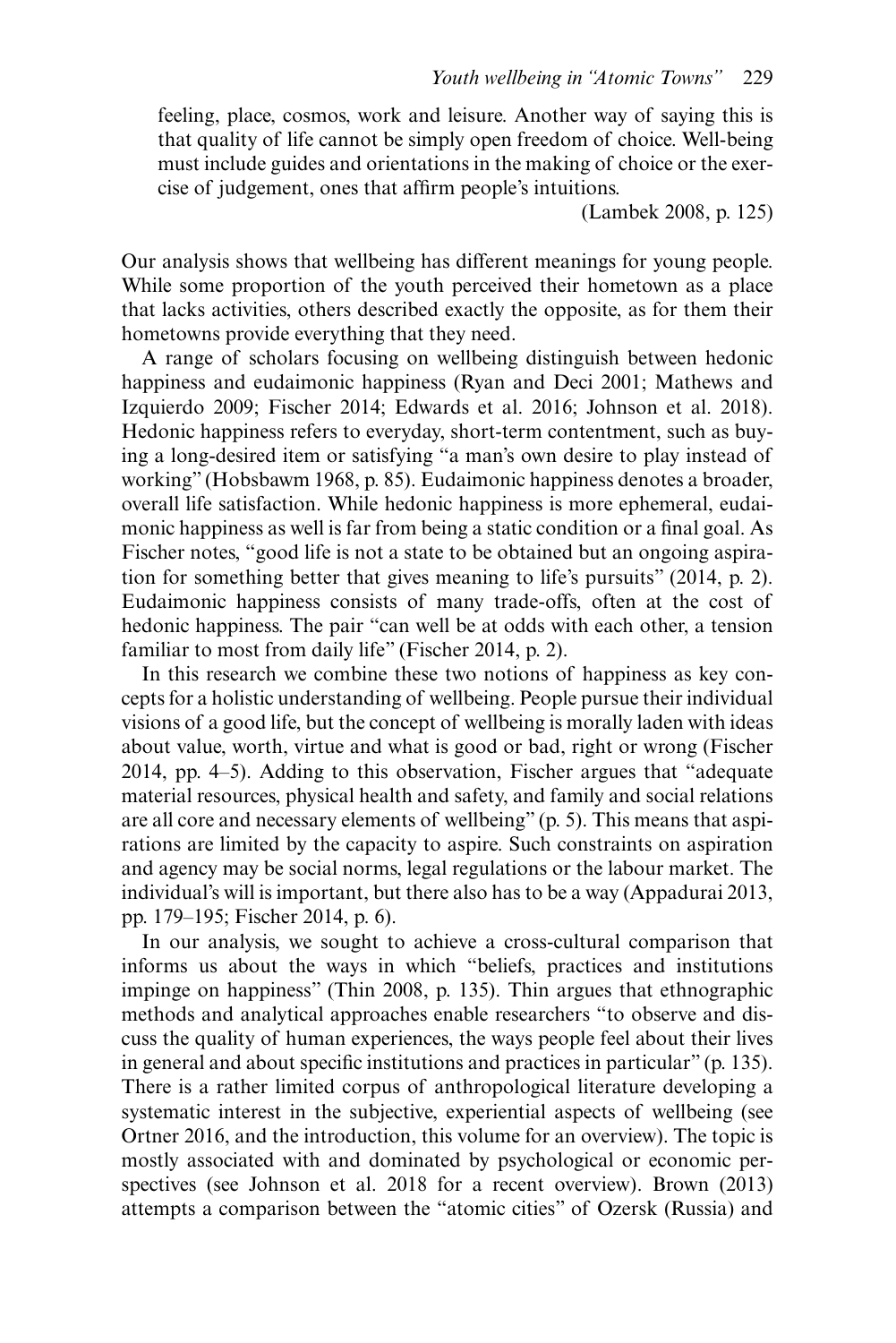Richland (United States) and the impact of families. However, our aim is not merely to compare our case towns, but rather to demonstrate young people's views on a good life in their respective hometowns.

Based on these considerations, we ask: What are the important factors prompting young people to live in, stay in or return to Pyhäjoki and Polyarnye Zori? What does wellbeing mean to them? Our results suggest that wellbeing from the youth's perspective strongly emanates from aspects of focusing on the self, the present moment and consuming what a young person wants or needs. This, essentially, is a hedonic perception of wellbeing.

## **The meaning of good life for young people in nuclear towns**

The majority of our informants addressed the need and desire to have places where young people can "hang out" together. In Pyhäjoki the municipality runs a youth centre which is open on weekend nights for youth to informally spend time together in a safe space supervised by a youth worker. A billiard table, game consoles, board games, TV, a stereo, sofas and a kitchenette for drinks and snacks are central elements of the centre, which is used primarily by youths under 18 years. In addition, the local church has a supervised youth space once a week, which attracts many young people (under 18). One collaborative project between the church and the municipality is a small workshop (*moottoripaja*), where young people can come and fix their motorbikes once a week under the supervision of volunteers (usually older local men). Another, easily accessible place in the centre of the municipality is an old youth association house (*nuorisoseuratalo*), which local young people and activists have turned into an indoor skating rink. According to our informants, the facility has a long history of attracting young people from outside Pyhäjoki for events and parties but is now rather run down; young people can hang out there or skate at their own risk. However, many parents do not allow their teenagers to go to the indoor rink, because it is not supervised. Nevertheless, younger youth value the rink, precisely because they are not supervised there, which gives them the feeling of freedom to do what they want. Other places offering possibilities to meet socially are private cottages or homes, where groups of friends are likely to spend their free time. In addition, the local upper secondary school offers its students space to hang out on the school premises. The newly re-opened and only local pub (*Dado*) has been well received, especially among youth aged over 18, who for some years had no place to gather evenings and weekends. In sum, sufficient availability of places where they can spend leisure time is an important factor of wellbeing for young people in Pyhäjoki, as this female teenager indicated:

If I could wish something for our town it would be a burger restaurant. On the main road, just beside the shop would be a good place. We could go there, get some food or drinks and just hang out with our friends. It would be nice to have clothing stores as well, but I know that it is not a realistic wish because of the size of our town.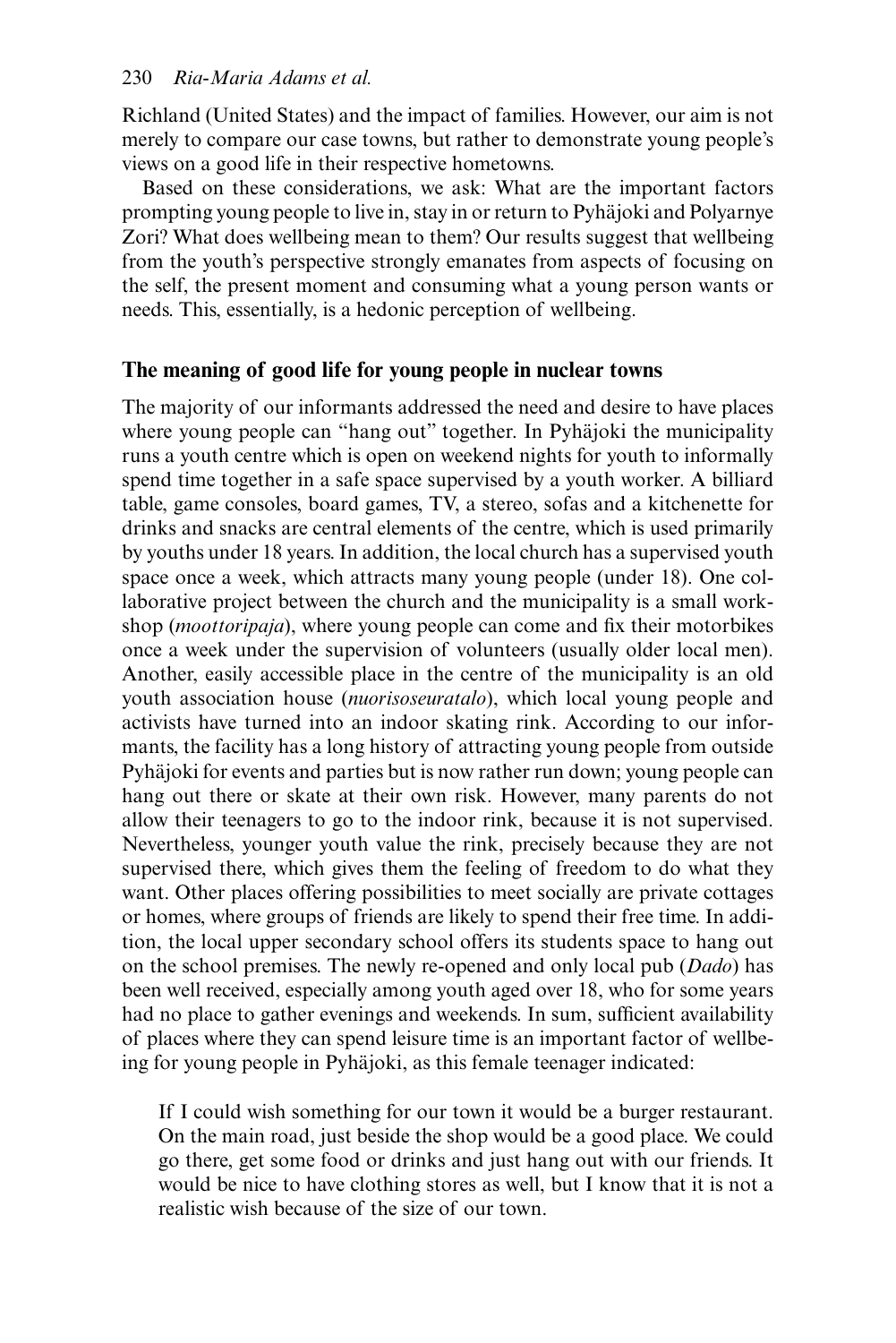Having access to a variety of free-time activities is essential for keeping youth in their hometown. Pyhäjoki offers a range of activities and facilities: ice hockey, tennis, hunting, motocross tracks, swimming, floor hockey, soccer, frisbee golf, cross-country skiing tracks, a gym and running tracks, to name the most common ones. However, if young people want more specialized facilities like an indoor pool or horseback riding, they have to travel to the neighbouring towns. In Pyhäjoki different organizations and sport clubs can apply for fnancial support from Fennovoima; according to informants, however, the money granted is usually not decisive for keeping the organizations running. In Finland leisure activities (*harrastustoiminta*) are considered a core element of youth wellbeing, and therefore access to various activities is guaranteed by the Youth Act (Ministry of Education of Finland, 2017). Youth services, which in Finland include professional youth workers, are provided mainly by the state, not by private actors (European Commission 2017).

In Polyarnye Zori, the municipality offers young people a wide range of organized leisure activities, not least thanks to the presence of Rosatom as a powerful sponsor. There is a sports school, an arts and music school and a wealth of creative activities at the House of Creativity and the House of Cultures, examples being dance classes, theatre groups or scale-model building. All of these activities are free of charge, but they require regular attendance and thus a certain level of commitment. Another option is the Club of Interesting Things (*Klub interesnykh del, KID*), also funded by the municipality and free of charge, but less structured. There is only one adult supervisor present and the idea is that kids and teenagers teach each other useful and fun things, such as playing the guitar, playing ping-pong or writing a convincing speech. What all these places have in common is that they require a young person to be active. If someone wants just a place to "hang out", there are only commercial venues—shopping centres, restaurants and coffee shops—or socially marginalized options—the railway station or an abandoned construction site. The frst category is essentially a limited range of cafés. For teenagers specifcally, there is what is known as a "time café" (*Lemonade*), where youngsters pay for the time spent there but do not need to buy anything. It fulfls the function of a private youth centre; teenagers socialize, play games or just relax in a cosy atmosphere, supervised by the owner, a young man who maintains an easy-going relationship with his returning customers. In atmosphere the place comes closest to a Finnish youth centre, but with the big difference that it is not free of charge. This automatically excludes the young people from less wealthy families, but also those who (or whose parents) prefer to spend their money on something other than paying for the time spent in a place. The café-goers largely refect the prevailing societal rift in the town created by the big gap in income between the "powerplanters" (*stantsionniki*) and the "nonpowerplanters" (*nestantsionniki*), a difference sometimes described by the latter, less privileged group, as creating two "castes". A young female illustrates the situation: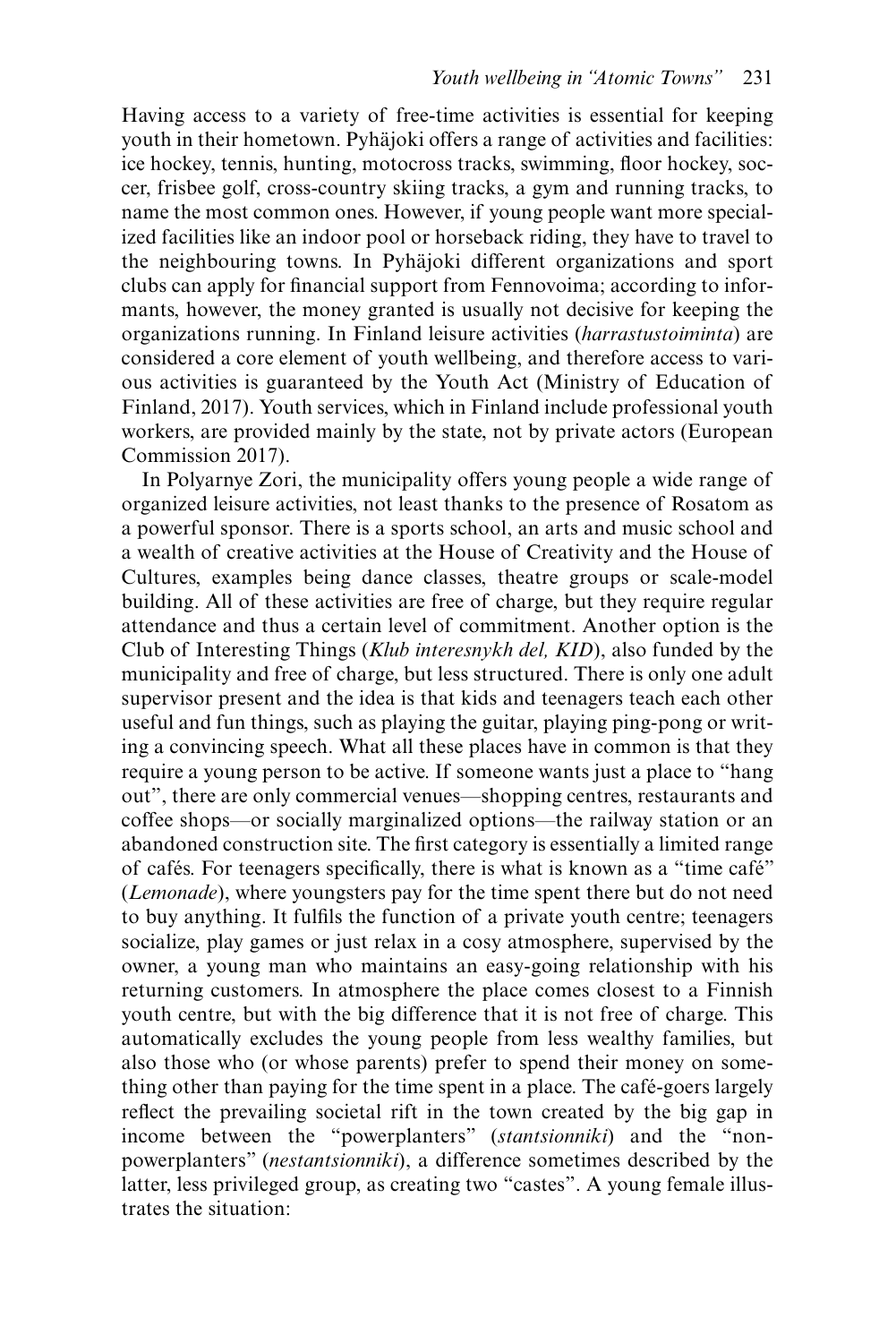Some parents simply cannot afford that *s* ftime cafél or they don't allow [their children] to go there. [...] For instance, some friends may say 'let's hang out there' and others say 'I don't have the money', and so in the end we all end up at the railway station or the petrol station.

Thus, for many youngsters the only relatively attractive alternative is free "hanging out" in non-supervised public spaces. In summer, such places are the nearby woods and the backyard of the cinema; in winter, it is mainly the waiting room of the local railway station. Asked in a group discussion why they like to hang out at the railway station, a female teenager answered: "They don't chase us away from there. They don't ask for money; you can just sit there with your smartphone, and it's warm. That makes me happy."

Our comparison shows that in both Polyarnye Zori and Pyhäjoki young people would like to have more places where they could meet up in their hometown:

This skating place is like a second home for me. I come here almost every day after school. I hang out here with my friends because there is no other place where we can go and just be. Sometimes we skate, sometimes we just sit around and talk. Nothing special. Sometimes we go to the shop to get snacks and drinks and then we return.

(young male, Pyhäjoki)

In Pyhäjoki young people are generally content with what has been provided, given the size of the municipality and the relative proximity of the bigger municipalities of Raahe, Kalajoki and Oulu. The nature surrounding the community has been mentioned in particular in many conversations as an important and empowering place of regeneration. Decision-makers in the municipality cite the possibility of carrying out young people's wishes once actual construction on the nuclear power plant starts and the town grows. In the meantime, local youth keep using the available services and continue to visit nearby towns on a frequent basis to meet their needs. The same applies in Polyarnye Zori. Both the surrounding nature and other urban centres, such as nearby Kandalaksha and even more distant Murmansk, offer opportunities to get away and enjoy a change. In both Pyhäjoki and Polyarnye Zori young people say they would like a place offered by the municipality where they could just "hang out" without necessarily having to pursue goaloriented, constructive activities.

In both of our case sites, access to education becomes an issue after the level of basic school. In Pyhäjoki, the municipality offers upper secondary education (*lukio*) with a focus on entrepreneurship, which is a popular choice among local youth and also attracts youth from the neighbouring towns. However, after graduation, at the latest, young people need to move elsewhere if they wish to continue their studies. For any vocational training young people have to leave town and they will either have to put up with commuting long distances to school, inconvenienced by the inadequate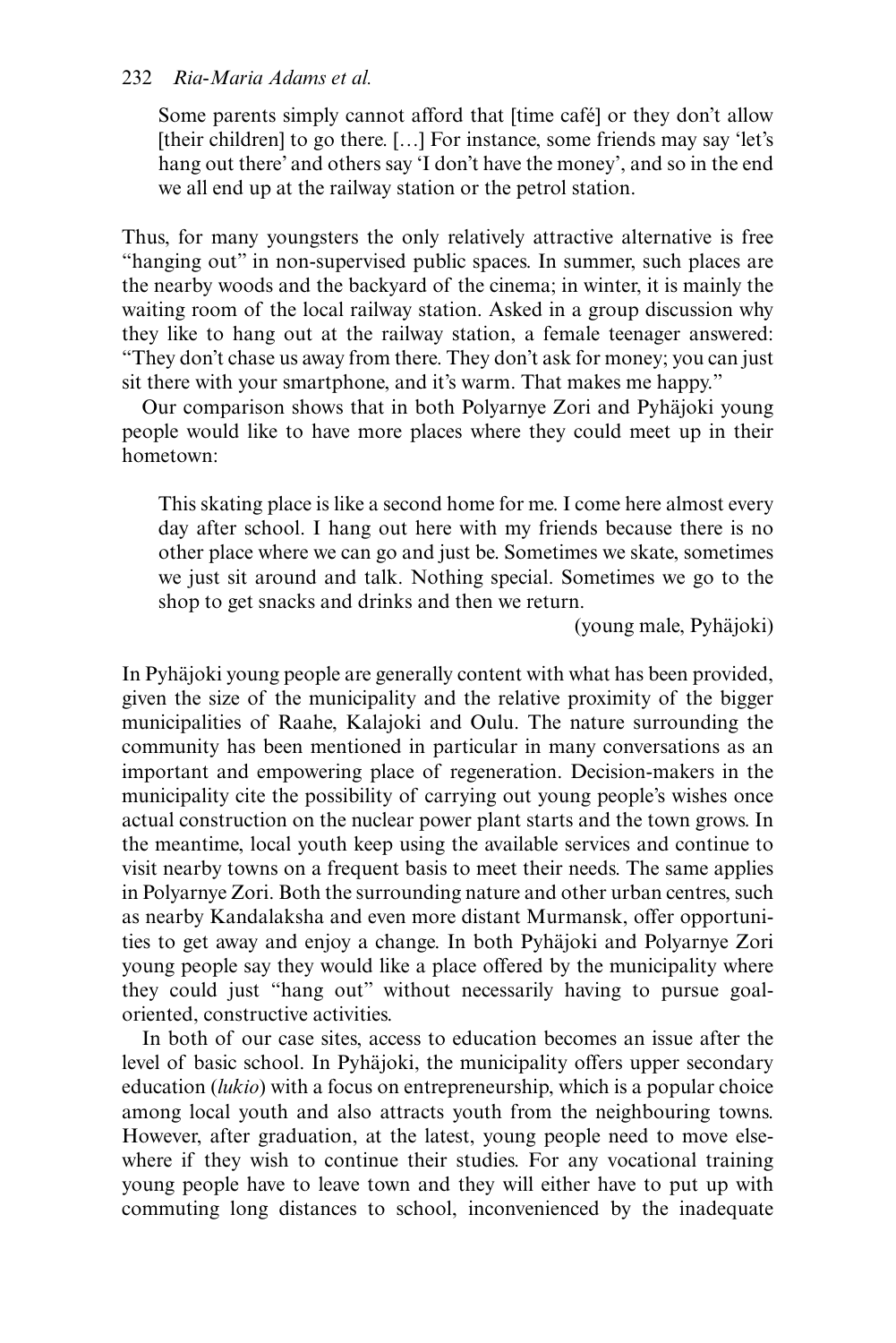public transportation, or face having to move from home to another town at a relatively young age (around 15 or 16 years). Decisions on what to study tend to be taken on a very individual level of interest and these choices are rarely linked to the arrival of an industry in town. At the time of our research there were no specifc industry programmes in place designed to train young people for professions in the power plant, yet educating local youth to work in the plant can be understood as a facet of CSR. However, the vocational schools in the region (Koulutuskeskus Brahe 2020) provide a variety of educational opportunities, which include qualifcations in technical felds and construction.

Polyarnye Zori has one educational institution at the post-secondary level: a vocational school with several degree programmes to choose from. Originally, the school was conceived as a supplier of an educated workforce for the nuclear power plant. Today, as a result of the regional budgeting based on competition between educational institutions, the school is trying to diversify its educational offerings and also to attract students from outside of Polyarnye Zori. About half of the students come from other cities. However, attracting them is not easy and the school expends considerable effort in doing so. About half of the curricula are designed especially for the energy sector. Two-thirds of the students are male, one-third female, usually starting their training around the age of 15. Recently, the school introduced a new curriculum serving the hotel trade, diversifying its offerings to perhaps attract more female students and thus reduce the gender imbalance in the student body. The school has limited co-operation with the nuclear power plant. This centres on obtaining internships for students and does not include any employment programmes. The situation differs therefore considerably from that of other Russian Arctic single-industry towns, such as neighbouring Kirovsk and Apatity, Neryungri and Novyi Urengoy, where the dominant industry in town is heavily involved in educating specialists on the postsecondary level and offers employment for many graduates (see Simakova et al., this volume).

As a result, the employment situation for young people in Polyarnye Zori is not an easy one. Information gathered in interviews with the vocational school headmaster, pupils and power plant employees clearly indicates that the school produces far too many specialists for the nuclear sector. Students consistently report that it is very diffcult to fnd a good job in Polyarnye Zori despite Rosatom being widely perceived as one of the most stable and wellpaying employers in the entire region. According to the headmaster, only about 10 per cent of the young people graduating with a vocational education get a job at Rosatom. Local family ties play a signifcant role when it comes to getting a job with no more than a vocational-level education, with dynasties of power plant workers being a common phenomenon.

The nuclear energy sector also has an above-average need for specialists with a higher education, mostly in engineering. Indeed, about 40 per cent of the vocational school's graduates leave Polyarnye Zori to go on to complete a higher education. However, informants have repeatedly claimed that the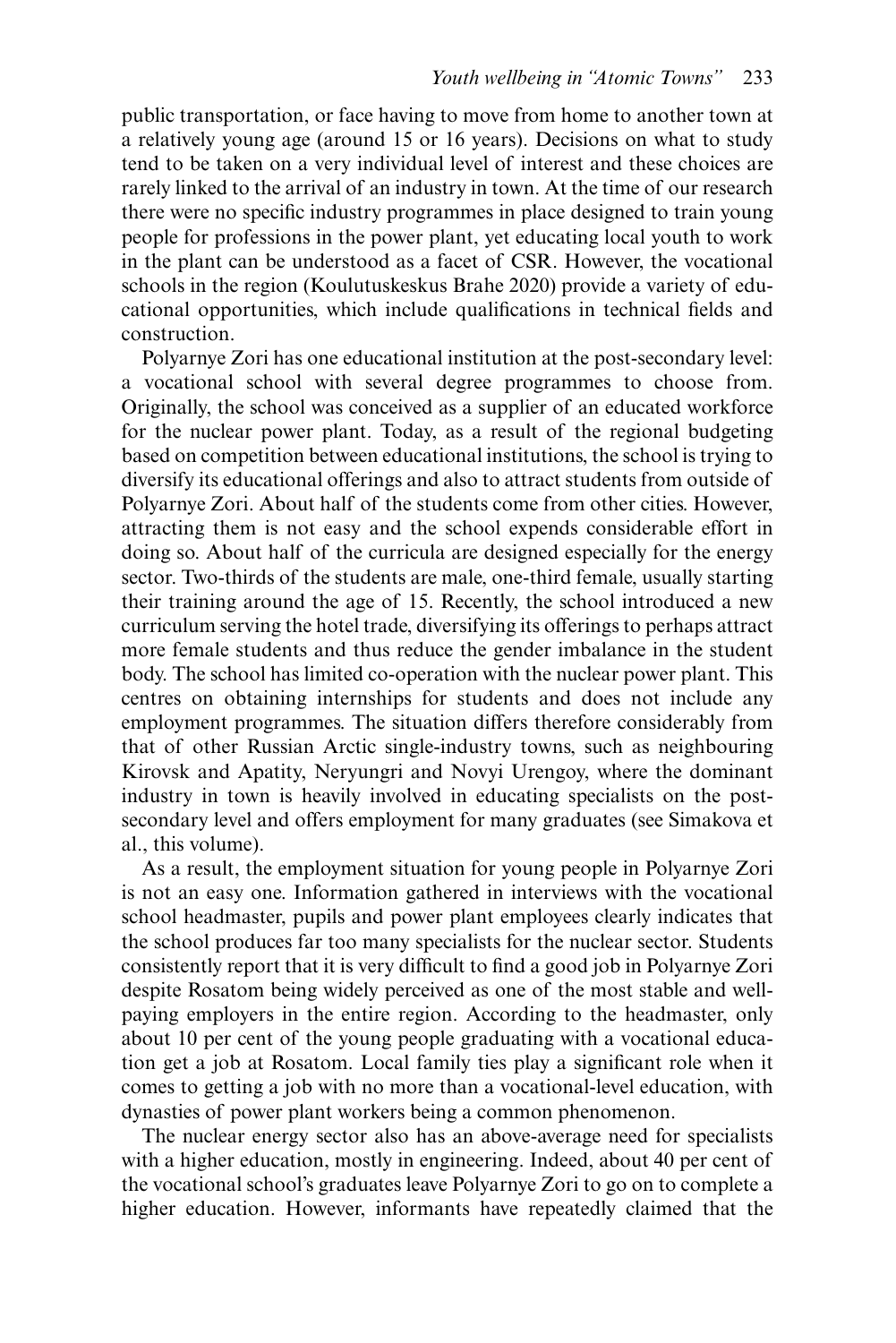proportion of locals among the power plant's recruited employees with a higher education is low. Thus, according to several informants, among employees with a higher education an overwhelming majority are not from Polyarnye Zori. There seem to be informal loyalty ties (Ledeneva 1998, 2006) between several cities in the Urals and Siberia, which have specialized universities and from where some of the management come. A young male power plant employee described the situation as follows:

Yes, unfortunately it's like that. There are loads of those who come from those few universities. It's as if they deliver them here in buses. As a local I feel frustrated about this. […] But if Mum and Dad work there then yes, chances are higher that you get in. Because they will trust you more.

On the other hand, there are plenty of job openings in medicine and in the school that cannot be flled because there are not enough specialists who want to move to Polyarnye Zori. The problem stems from the low salaries and lack of support programmes. For most of the local youth, what remains are less attractive jobs, such as being a salesperson or waiter, or moving away. A few become small entrepreneurs (see also Bolotova, this volume, on "forced entrepreneurship", pp. 53–76).

In Pyhäjoki fnding suitable work is also a major concern for young people, as one male participant noted:

There are certain sectors where you could get a job immediately if you wanted, like taking care of elderly people or working in some construction company. But that's not what I am interested in. If you want something else, you either have to commute or come up with creative solutions, like starting your own business. But sometimes you have no choice other than to move away if you want to fnd something matching your education.

Once young people have chosen an educational path and have graduated, it is important for them to fnd work that satisfes their expectations. This being the case, they tend to move elsewhere to pursue their career dreams and aspirations if they cannot fnd a suitable place in their municipality. However, there is a group of young people, especially young males, who express hope in being able to fnd a job in construction associated with the nuclear power plant. Not unlike their counterparts in Polyarnye Zori, many of our informants in Pyhäjoki assume that local labour will not be needed as much as external expertise and therefore hopes of getting employed by the power plant are not too high.

Interestingly, our analysis shows that environmental concerns in times of climate change do not seem to be relevant in the view of the northern youths in the two countries. It seems that young people are more concerned with the lack of services and infrastructure rather than with what the presence of a nuclear power plant will do to their environment. The nuclear power plant in Pyhäjoki is being marketed as "green energy", but this discourse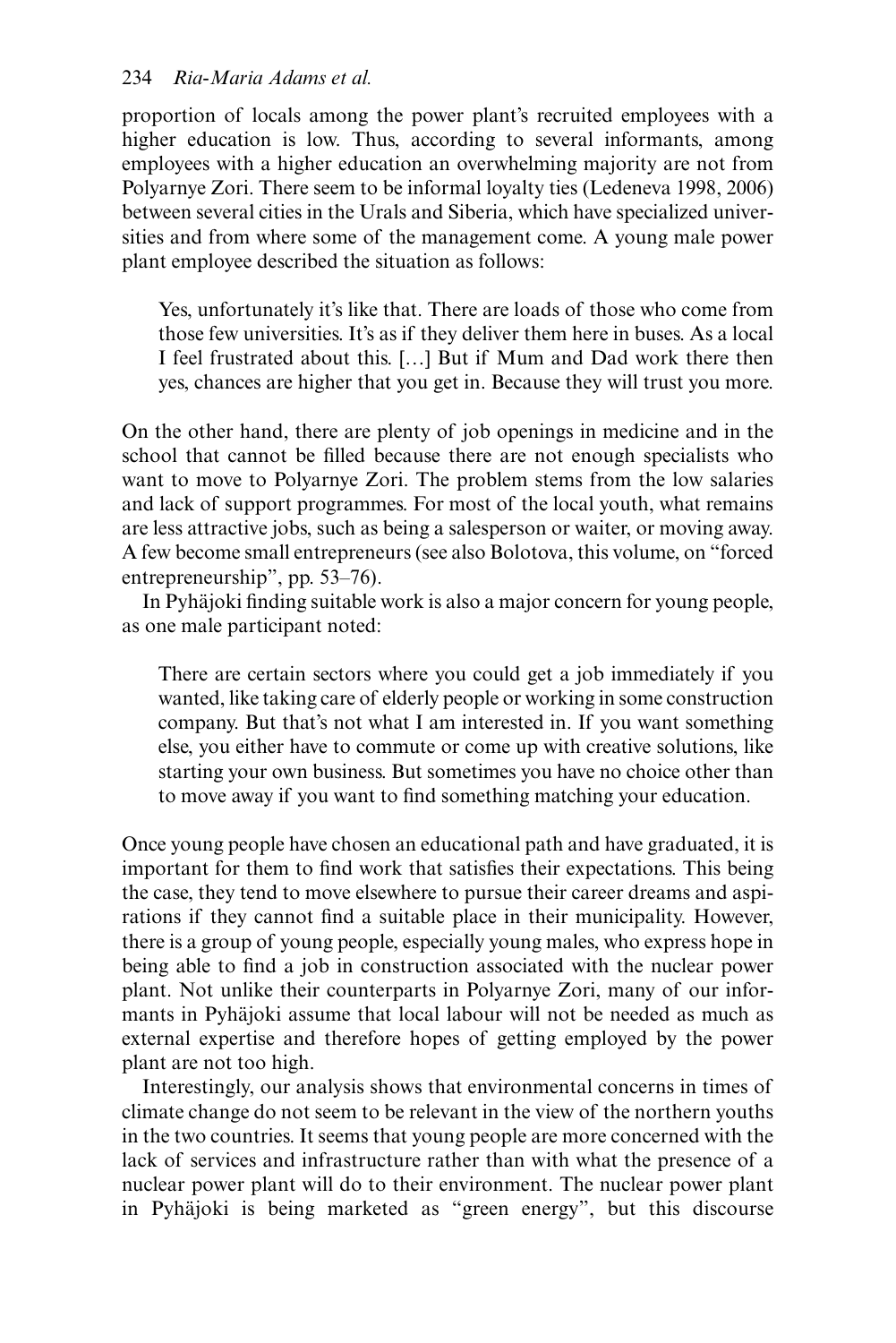understandably does not include local environmental issues related to nuclear power, such as the risk of accidents, nuclear waste management and so on. The green in this setting is the potential of nuclear power to cut national and global greenhouse gas emissions if it is to replace energy produced from fossil fuels. In Polyarnye Zori, where the city's identity is strongly linked to Rosatom, nuclear energy has a special presence in school tuition, and for most of the local youth ecological concerns about nuclear energy are not an issue. This uncritical attitude towards potential ecological hazards does not mean that Rosatom dominates young peoples' perspectives on their lives and aspirations. The opposite is true for many members of the older generations in Polyarnye Zori, who actively participated in the place's coming of age as a city.

In this section, we have focused on comparing four major aspects of wellbeing that local youth in both places identify as vital from their own perspectives: hangouts, leisure activities, educational possibilities and future work opportunities. These four elements open up a wide feld of issues. Young people in both places have emphasized the importance of functioning relationships and family ties as key components of their wellbeing. Besides work and education, these are important factors that determine youth wellbeing and thus the motives for staying in or leaving a place. Through our ethnographic examples, we have demonstrated how a "good life" is constructed from the perspective of young people. The connection to nature and a desire for purposeful activities through "eudaimonic" leisure opportunities play an important role in the perceptions of wellbeing, but even more striking is the importance of friends and rather "hedonic" pastimes that is refected in the wish for more places where one can simply "hang out". While the "eudaimonic" components are valued by our participants and promoted by the industries, we conclude that "hedonic" components of wellbeing should be given more attention when creating viable towns for young people.

#### **Conclusion: wellbeing rewired**

With this chapter we contribute to the discussion of wellbeing that is embedded in specifc, national policy frameworks. According to Larsen and Petrov (2020, p. 80), the Arctic region faces signifcant challenges related to regional and local economic development, industrial production and large-scale resource extraction. The role of nuclear power in the Russian Arctic region has been important traditionally.

Young people in both Polyarnye Zori and Pyhäjoki tend not to associate their futures with the (potentially) strong presence of Rosatom/Fennovoima. The reason is perhaps that the employment opportunities for locals are perceived as rather scanty, or as not coinciding with their perception of a "dream job", despite the fact that in both countries the nuclear sector is seen as a stable employer. Working in the atomic sector is perceived as applying to a very specifc occupational group and there are many other professions that appeal to young people. Income does contribute to achieving a satisfactory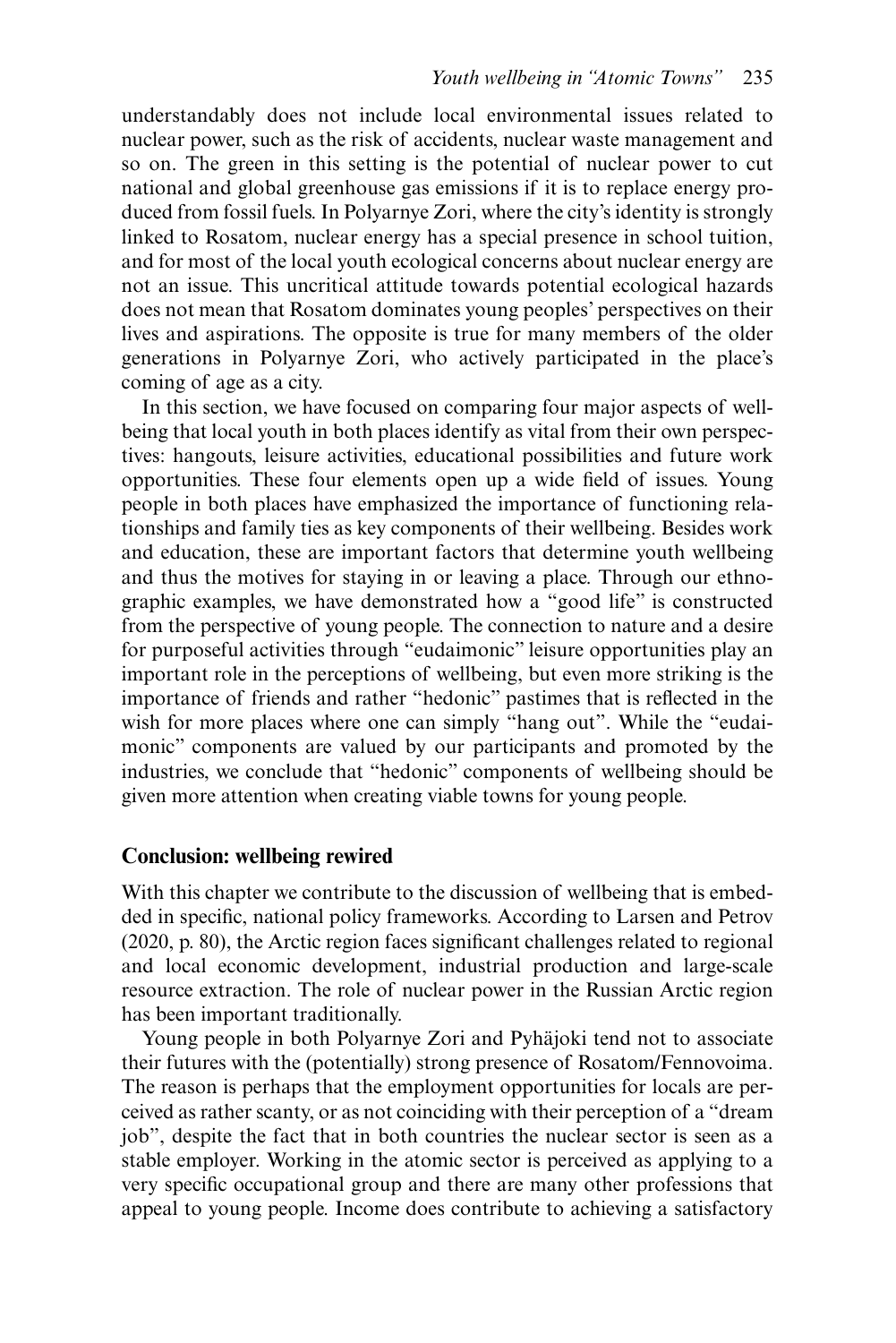level of subjective wellbeing but, as Fischer suggests, it is not everything: "Increases in happiness level off dramatically after people reach a relatively low income threshold" (Fischer 2014, p. 8). Even if the salaries at the power plant in Polyarnye Zori are satisfactory, working there is not an attractive option for many young people because of the burdensome hierarchies and rigid workfows, similar to what Bolotova (this volume) found in Kirovsk. In Pyhäjoki, the fnal phase of building the actual power plant seems remote to for young people, as the process of obtaining permits and building has been going on for years with no concrete completion date in sight.

Our research confrms that income alone from possible employment in the local nuclear power plant is not enough reason or motivation for young people to stay in the towns of Pyhäjoki and Polyarnye Zori. Rather, there are various other factors, such as family ties and friends, as well as educational and employment paths, that lead to an individual decision to either stay, leave or return. Our research also shows that policy analysis is relevant for the overall outcome, as it highlights the structural frameworks in which the companies operate and provides answers, for example, to the question of why signifcant investments are being directed to social programmes and the youth in this exceptional sector.

We have shown needs common to the youth of both Polyarnye Zori and Pyhäjoki, such as places to hang out. A place for "purposeless" hanging out clearly is what the young people in Polyarnye Zori miss most. By contrast, the presence of a wide range of "educationally valuable" options to organize one's leisure time is seen as something provincial. Many informants look at the bigger cities, which offer more opportunities for freer and idler pastimes. For instance, some informants mentioned the municipal "Centre for youth initiatives" (Tsentr molodezhnykh initsiativ 2020) in the large city of Belgorod (southern Russia) as an example worth emulating. Similar to Finnish youth centres, this place offers a free and supervised space for spending time in ways that are not structured from above.

We suggest that hedonic happiness be taken more seriously as a factor for youth wellbeing. "Good life" scholars like Fischer (2014) tend to consider hedonic happiness as the less gratifying form of happiness because it is not long-lasting. However, they are presenting their arguments from the vantage point of a mature, adult person. In this perspective, wellbeing is framed in terms of permanent and stable levels, and these levels can only be achieved through eudaimonic happiness (purposeful activities). Implicitly, the same attitude can be identifed among many administrators who organize teenagers' leisure time (an insight based mainly on observations from Polyarnye Zori). However, for young people, opportunities to fulfl one's needs for hedonic happiness seem to be a relevant factor for wellbeing and thus for staying in a single-industry town. Taking these wishes seriously implies creating more opportunities for short-term gratifcation, which is interesting to young people but which administrators and educators often dismiss as useless or even harmful. Such "hedonic", "useless" activities may include places to play computer games or to just "hang around" with peers. Based on direct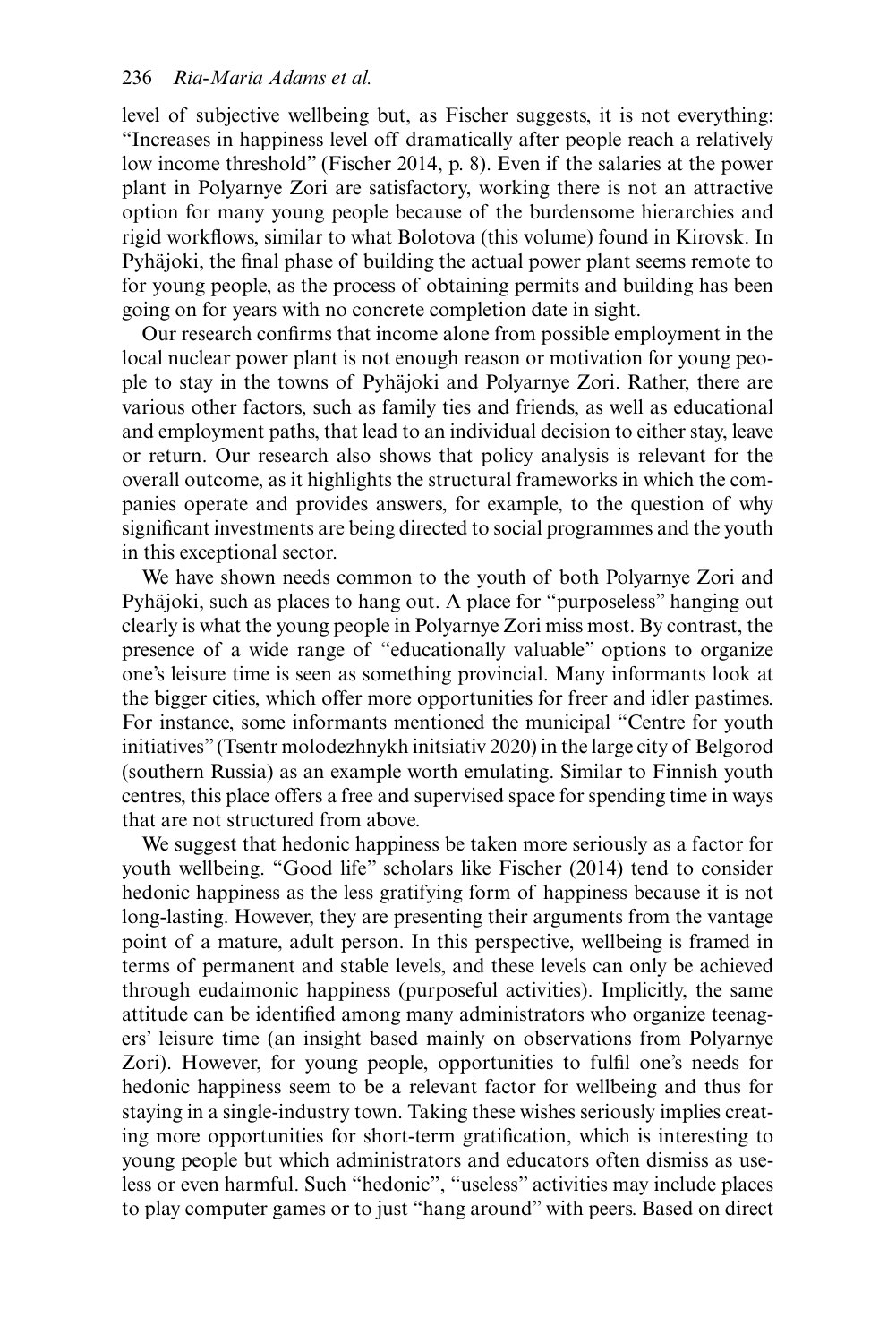interaction and interviews with youth, we argue that having enough opportunities to experience positive emotions from "hedonic" activities is very important for young people (especially teenagers), while ideas about "higher" goals, purposes and achievements have lower priority before one's personality is fully developed, that is, around the age of 20 (Johnson et al. 2018, p. 8). Therefore, it is important to differentiate between the wishes of younger youth (approximately those under the age of 20) and older youth, who may have already returned or are considering returning because they value the peace, safety, nature, family-friendliness and relatives around them. Taking these different needs seriously has the potential to make small towns more liveable for their young population, especially in encouraging youth to return once they have fnished their education.

Furthermore, we have argued in this chapter that fnding suitable work in our case towns is not always easy for young people. Either the required social networks are missing or the jobs available do not match the education and aspirations of young people. However, we also met a substantial number of young people who were satisfed and had found work in their felds of interest. In both Polyarnye Zori and Pyhäjoki these were mostly "older" youth (over 20 years), who had already been elsewhere and then returned to start a family or be close to their family and relatives. It is understandable and unavoidable that people may have educational aspirations that they cannot fulfl in their hometown and therefore move away. It is also unavoidable that a large proportion of these people will not come back. The factors that motivate an eventual return to one's hometown are ultimately determined by a wellbeing surplus compared to the life in a big city. Coming to appreciate this surplus has much to do with one's biographical path: experiencing the diffculties or drawbacks of life in the "big city" and mirroring them against experiences of happiness in the place of origin. By showing that wellbeing is constructed of many different layers that are embedded in a particular policy framework, we have sought to contribute to wellbeing theories in anthropology and beyond. Our research suggests that the municipalities of Arctic atomic towns, such as the ones we have analysed here, would do well to offer activities, facilities and opportunities, which fulfl the youth's needs for both, eudaimonic and hedonic happiness.

#### **Acknowledgements**

This publication was supported by the Finnish Academy (research project *Live, Work or Leave? Youth—wellbeing and the viability of (post)-extractive Arctic industrial cities in Finland and Russia*, 2018–2020, decision no. 314471) and by the University of Vienna (uni:docs fellowship programme).

#### **References**

Allemann, L. and Dudeck, S. (2019) 'Sharing oral history with Arctic Indigenous communities: Ethical implications of bringing back research results', *Qualitative Inquiry*, *25*(9–10), pp. 890–906. doi: [10.1177/1077800417738800.](http://dx.doi.org/10.1177/1077800417738800)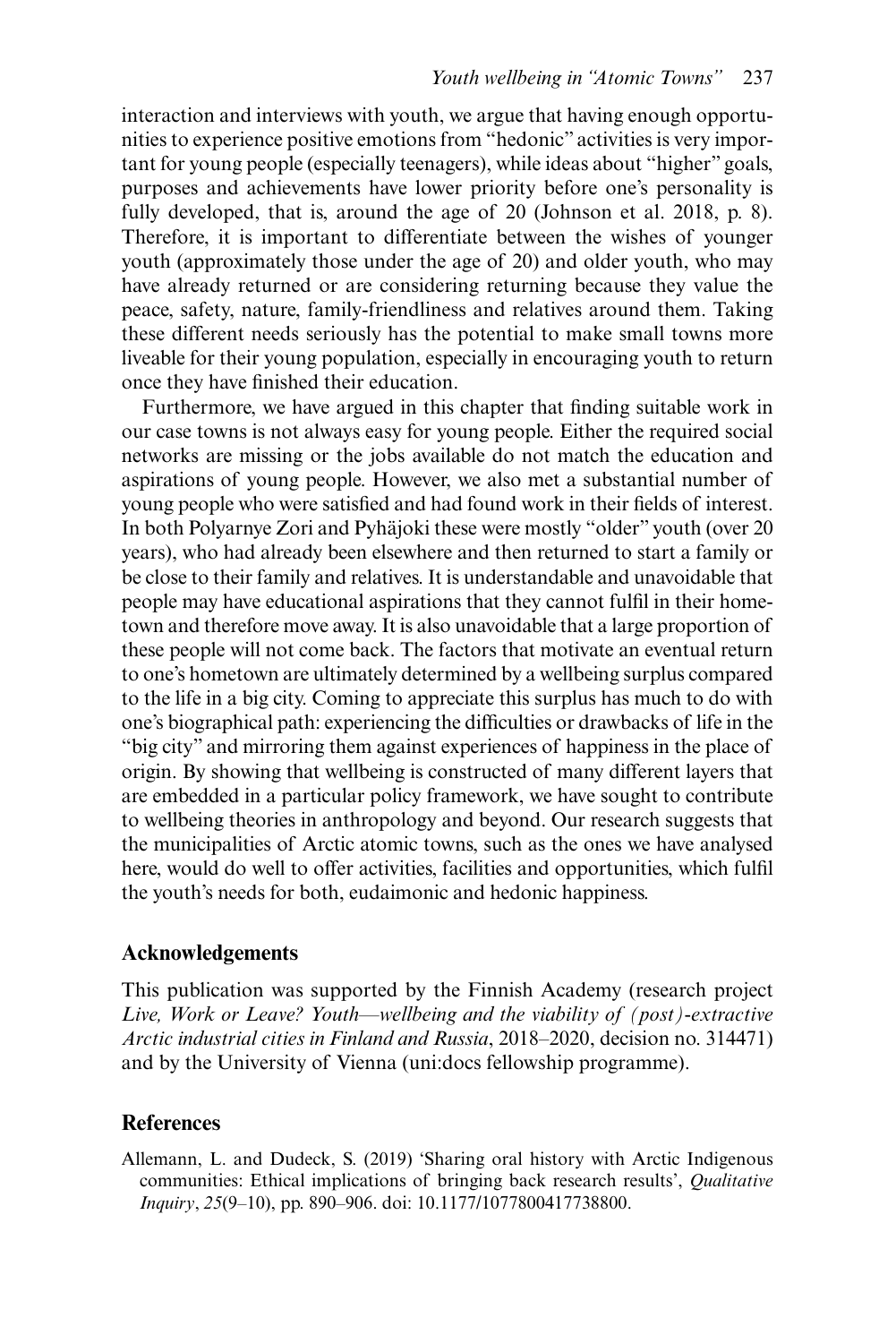- Appadurai, A. (2013) *The future as cultural fact: essays on the global condition*. London; New York: Verso, imprint of New Left Books.
- Bolotova, A. (this volume) 'Leaving or staying? Youth agency and the livability of industrial towns in the Russian Arctic', in Stammler, F. and Toivanen, R. (eds) *Young people, wellbeing and placemaking in the Arctic*. London: Routledge, pp. 53–76.
- Bornat, J. (2010) 'Remembering and reworking emotions: the reanalysis of emotion in an interview', *Oral History*, *38*(2), pp. 43–52. doi: [10.2307/25802189](http://dx.doi.org/10.2307/25802189).
- Brown, K. L. (2013) *Plutopia: Nuclear families, atomic cities, and the great Soviet and American plutonium disasters*. Oxford: Oxford University Press.
- Cieslik, M. (2003) 'Introduction: Contemporary youth research: Issues, controversies and dilemmas', in Bennett, B., Cieslik, M., and Miles, S. (eds) *Researching Youth*. London: Palgrave Macmillan, pp. 1–10.
- Clark, C. D. (2011) *In a younger voice: Doing child-centered qualitative research*. New York (NY): Oxford University Press.
- Collier, S. J. (2011) *Post-Soviet social: Neoliberalism, social modernity, biopolitics*. Princeton: Princeton University Press.
- Crate, S. A. (2011) 'Climate and culture: Anthropology in the era of contemporary climate change', *Annual Review of Anthropology*, *40*(1), pp. 175–194. doi: [10.1146/](http://dx.doi.org/10.1146/annurev.anthro.012809.104925) [annurev.anthro.012809.104925.](http://dx.doi.org/10.1146/annurev.anthro.012809.104925)
- Denzin, N. K. (2009) *Qualitative inquiry under fre: Toward a new paradigm dialogue*. Walnut Creek: Left Coast Press.
- Edwards, G. A. S., Reid, L. and Hunter, C. (2016) 'Environmental justice, capabilities, and the theorization of well-being', *Progress in Human Geography*, *40*(6), pp. 754– 769. doi: [10.1177/0309132515620850](http://dx.doi.org/10.1177/0309132515620850).
- Eriksen, T. H. (2010) *Small places, large issues: An introduction to social and cultural anthropology*. London: Pluto Press.
- European Commission (2017) 'Youth policies in Finland 2017'. *European Commission*. Available at: [https://eacea.ec.europa.eu/national-policies/sites/youth](https://eacea.ec.europa.eu)[wiki/fles/gdlfnland.pdf](https://eacea.ec.europa.eu) (Accessed: April 24 2020).
- Fennovoima (2020) *Fennovoima, story of Fennovoima*. Available at: [https://www.fen](https://www.fennovoima.fi)[novoima.f/en](https://www.fennovoima.fi) (Accessed: April 25 2020).
- Fischer, E. F. (2014) *The good life: aspiration, dignity, and the anthropology of wellbeing*. Stanford: Stanford University Press.
- Government of the Russian Federation (2014) *Osnovy gosudarstvennoi molodezhnoi politiki Rossiiskoi Federatsii na period do 2025 goda*. Available at: [http://govern](http://government.ru)[ment.ru/docs/15965/](http://government.ru) (Accessed: April 25 2020).
- Heath, S. and Walker, C. (eds) (2011) *Innovations in youth research*. New York, NY: Palgrave Macmillan.
- Hobsbawm, E. J. (1968) *Industry and empire*. Harmondsworth: Penguin (The Pelican Economic History of Britain).
- International Energy Agency (2018) *World energy balances 2018*. OECD Publishing, Paris: OECD. Available at: [https://www.oecd-ilibrary.org/energy/world-energy](https://www.oecd�ilibrary.org)balances- [2018\\_world\\_energy\\_bal-](https://www.oecd�ilibrary.org) 2018- en;jsessionid=PH1blxB[fJRIRsqlLHqdaNlv.ip-10-240-5-96](https://www.oecd�ilibrary.org) (Accessed: April 25 2020).
- Ivanova, A., Oglezneva, T. and Stammler, F. (this volume) 'Youth law, policies and their implementation in the Russian Arctic', in Stammler, F. and Toivanen, R. (eds) *Young people, wellbeing and placemaking in the Arctic*. London: Routledge, pp. 147–169.
- Jääskeläinen, J., Höysniemi, S., Syri, S. and Tynkkynen, V-P. (2018). Finland's dependence on Russian energy – Mutually beneficial trade relations or an energy security threat? *Sustainability*, *10*(10), pp. 1–25.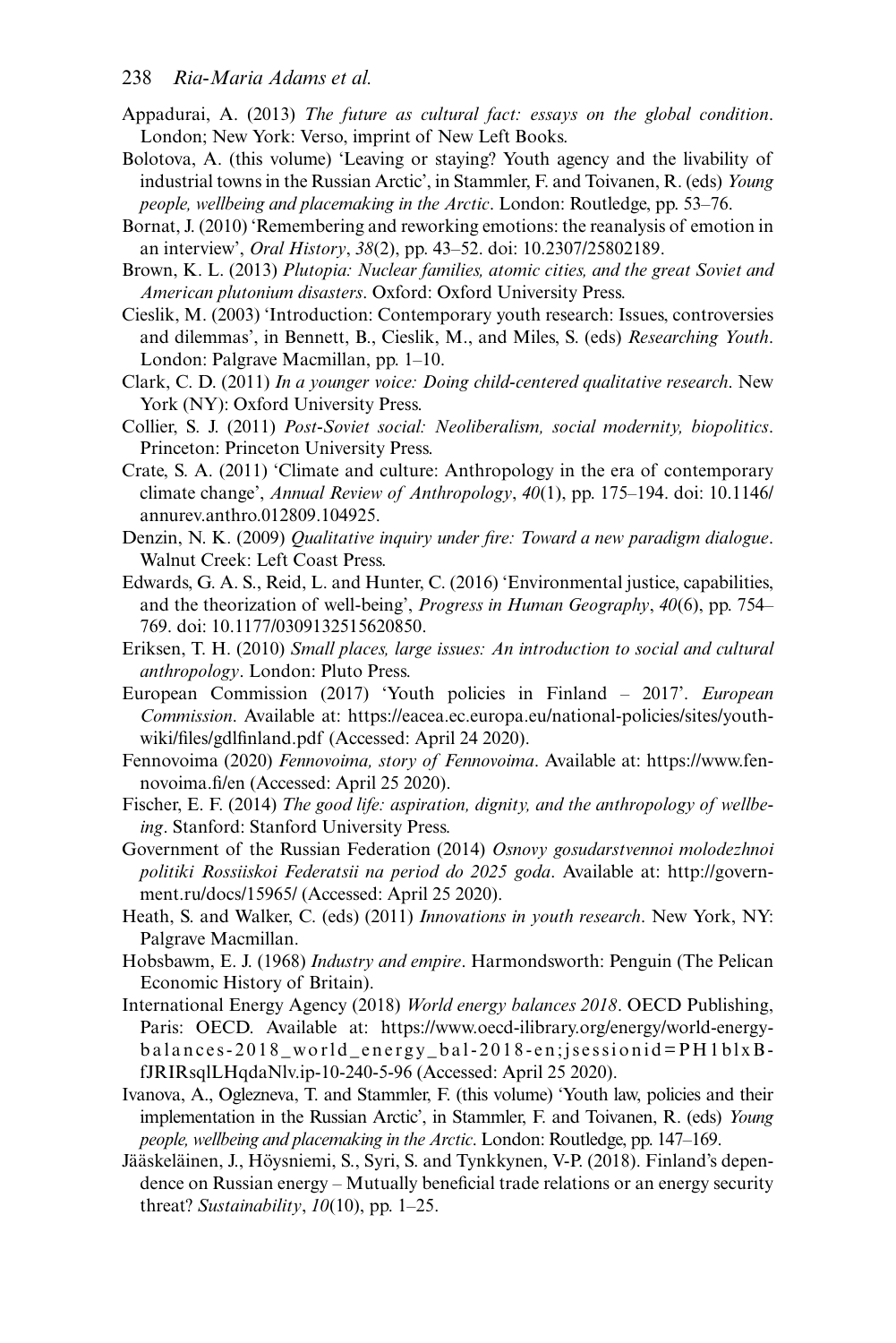- Johnson, S., Robertson, I. T. and Cooper, C. L. (2018) *Well-being: productivity and happiness at work*. 2nd ed. Cham, Switzerland: Palgrave Macmillan.
- Koulutuskeskus Brahe. (2020) *Koulutuskeskus Brahe. Ainakin sata syytä tarttua unel*maasi! Koulutuskeskus Brahe. https://www.brahe.fi/ (Accessed: December 18 2020).
- Lambek, M. (2008) 'Measuring or practising well-being?', in Jimenez, A. C. (ed.) *Culture and well-being: Anthropological approaches to freedom and political ethics*. London: Pluto Press, pp. 115–133.
- Larsen, J. N. and Petrov, A. N. (2020) 'The economy of the Arctic', in Coates, K. S. and Holroyd, C. (eds) *The Palgrave Handbook of Arctic policy and politics*. Cham, Switzerland: Palgrave Macmillan, pp. 79–95.
- Ledeneva, A. V. (1998) *Russia's economy of favours: Blat, networking, and informal exchange*. Cambridge, UK; New York (NY): Cambridge University Press (Cambridge Russian, Soviet and post-Soviet studies, 102).
- Ledeneva, A. V. (2006) *How Russia really works: The informal practices that shaped post-Soviet politics and business*. Ithaca: Cornell University Press.
- Linjakumpu, A. (2018) *Vanhoillislestadiolaisuuden taloudelliset verkostot*. Tampere: Vastapaino.
- Mathews, G. and Izquierdo, C. (eds) (2009) *Pursuits of happiness: Well-being in anthropological perspective*. New York: Berghahn Books.
- Ministry of Education of Finland (2017) Finnish Youth Act. Available at: [https://](https://minedu.fi) [minedu.f/documents/1410845/4276311/Youth+Act+2017/c9416321-15d7-4a32](https://minedu.fi) [b29a-314ce961bf06/Youth+Act+2017.pdf](https://minedu.fi) (Accessed: November 23 2020).
- Ministry of Foreign Affairs of Finland (2016) '*Ulkoministeriön lausunto*'. Available at: [https://tem.f/documents/1410877/2616019/Ulkoministeri%C3%B6n+lausunto.](https://tem.fi) [pdf](https://tem.fi) (Accessed July 27 2021).
- Olivier de Sardan, J.-P. (2015) *Epistemology, feldwork, and anthropology*. New York, NY: Palgrave Macmillan.
- Ortner, S. B. (2016) 'Dark anthropology and its others: Theory since the eighties', *HAU: Journal of Ethnographic Theory*, *6*(1), pp. 47–73. doi: [10.14318/hau6.1.004.](http://dx.doi.org/10.14318/hau6.1.004)
- Petrov, A. N. et al. (2017) *Arctic sustainability research: Past, present and future*. New York, NY: Routledge.
- Putin, V. and Niinistö, S. (2017) *Sovmestnaia press-konferentsiia s Prezidentom Finliandii Sauli Niinistë, Prezident Rossii.* Available at: [http://kremlin.ru/events/](http://kremlin.ru) [president/news/55175](http://kremlin.ru) (Accessed: April 25 2020).
- Pyhäjoki Municipality. (2020) *Work and entrepreneurial life*. Available at: [https://](https://www.pyhajoki.fi) [www.pyhajoki.f/en/welcome](https://www.pyhajoki.fi) (Accessed: April 25 2020).
- PZ City. (2020) *Informatsiia osnovnykh pokazatelei rynka truda g. Poliarnye Zori na 01.04.2020 g.* Available at: [http://www.pz-city.ru/index.php/novosti/1968-ekspress](http://www.pz-­city.ru)[informatsiya-osnovnykh-pokazatelej-rynka-truda-g-polyarnye-zori-na-01-04-](http://www.pz-­city.ru) [2020-g](http://www.pz-­city.ru) (Accessed: April 6 2020).
- Roberts, K. (2003) 'Problems and priorities for the sociology of youth', in Bennett, A., Cieslik, M., and Miles, S. (eds) *Researching youth*. London: Palgrave Macmillan, pp. 13–28.
- Rosatom (2020a) *Social (S).* Available at: [https://www.rosatom.ru/en/sustainability/](https://www.rosatom.ru) [social-s/.](https://www.rosatom.ru)
- Rosatom (2020b) Project :Rosatom School. Available at: [https://www.rosatom.ru/en/](https://www.rosatom.ru) [sustainability/project-rosatom-school/](https://www.rosatom.ru).
- Rosstat (2009) *Chislennost' naseleniia Rossiiskoi Federatsii po munitsipal'nym obrazovaniiam*. Federal'naia sluzhba gosudarstvennoi statistiki. Available at: [http://](http://www.gks.ru) [www.gks.ru/bgd/regl/B09\\_109/IssWWW.exe/Stg/d01/tabl-21-09.xls.](http://www.gks.ru)